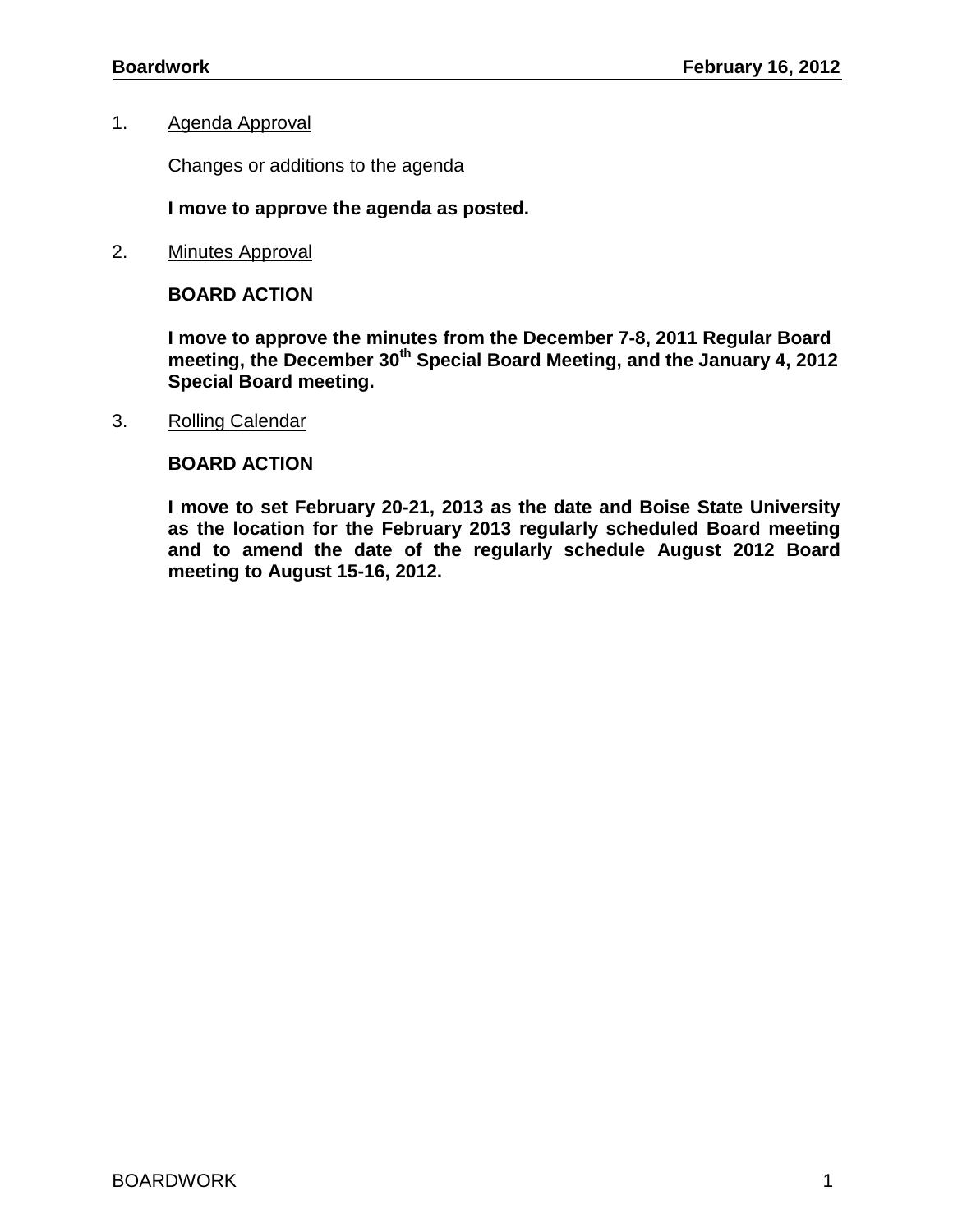

**STATE BOARD OF EDUCATION TRUSTEES OF BOISE STATE UNIVERSITY TRUSTEES OF IDAHO STATE UNIVERSITY TRUSTEES OF LEWIS-CLARK STATE COLLEGE BOARD OF REGENTS OF THE UNIVERSITY OF IDAHO STATE BOARD FOR PROFESSIONAL-TECHNICAL EDUCATION**

## **DRAFT MINUTES STATE BOARD OF EDUCATION December 7-8, 2011 College of Western Idaho 6002 Birch Lane, Room 102/104 Nampa, Idaho**

A regularly scheduled meeting of the State Board of Education was held December 7-8, 2011 at the College of Western Idaho in Nampa, Idaho.

# **Present :**

Richard Westerberg, President **Don Soltman**, Secretary Emma Atchley **Bill Goesling** Tom Luna **Milford Terrell** Rod Lewis

# **Other:**

Ken Edmunds, Vice President – Joined via phone on Wednesday, December 7<sup>th</sup>. Mr. Edmunds joined the meeting in person on Thursday, December  $8<sup>th</sup>$  at 10:05 am.

# **Wednesday, December 7, 2011**

The Board met in Room 102/104 of the College of Western Idaho in Nampa, Idaho. Board President Richard Westerberg called the meeting to order at 1:00 p.m.

# **BOARDWORK**

# 1. Agenda Review / Approval

**M/S (Soltman/Goesling): To approve the agenda as posted. The motion carried unanimously.** 

# 2. Minutes Review / Approval

**M/S (Soltman/Atchley): To approve the minutes as corrected from the October 19-20, 2011 regular Board meeting, the November 3, 2011 Special Board Meeting, and the November 16, 2011 Special Board meeting as submitted. The motion carried unanimously.** 

Ms. Atchley pointed out a correction to the October 19-20 minutes. Under the BAHR HR Item 2,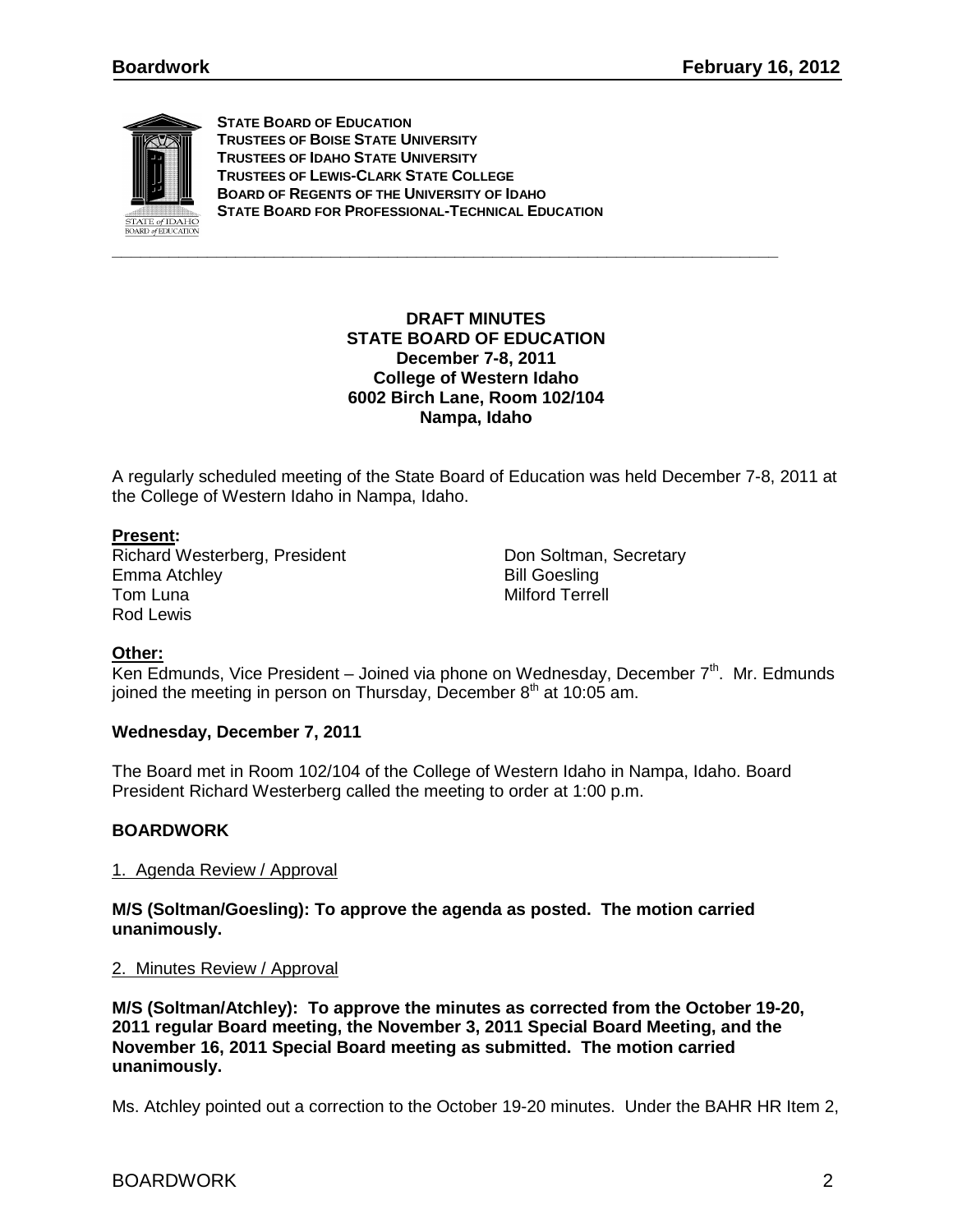Boise State University Head Women's Softball Coach, the word "athletic" needs to be changed to "academic" under criteria number 2 for contracts.

#### 3. Rolling Calendar

**M/S (Soltman/Goesling ): To set December 12-13, 2012 as the date and North Idaho College as the location for the December 2013 regularly scheduled Board meeting. The motion carried unanimously.**

### **WORK SESSION**

### **BUSINESS AFFAIRS AND HUMAN RESOURCES (BAHR)**

1. Performance-based Funding for the Colleges and Universities

Matt Freeman introduced this item and gave a brief summary of his background working on this item. Mr. Freeman provided a Power Point presentation on strategic financing for Idaho's Public College and Universities. Overall, the presentation provided background, best practices and a concept proposal.

Mr. Freeman stated the state's investment in four-year public higher education has gone from \$285.1M in FY 2009 to \$209.8M in FY 2012, which is a reduction of 26.4% over four years. The reality of this situation requires that we use every dollar to maximize operational differences. He summarized that performance-based funding can be used as a strategic incentive for innovation and creativity in resource allocation to improve desired campus outcomes.

Mr. Freeman commented that currently the state uses a base-plus method which means the prior year's funding is the starting point and adjustments may be made for compensation, benefits, enrollment growth and new programs. Guiding principles of performance-based funding should include: allocate funding to drive behavior and incent outputs, link outcomes to Board 60% goal and strategic plans, measureable outcomes, and outcomes should support inter-institutional collaboration. In order for the performance-based funding to be successful, keys to success include stakeholder buy-in, reward improvement, and keeping the funding formula simple.

Mr. Freeman discussed completion metrics (measureable progress, outcomes and context) and efficiency and effectiveness metrics (workforce needs and student output relative to input, return on investment and quality). Other common outcome metrics include student persistence or credit milestones, STEM or high-need degrees. There are also institution specific metrics unique to role and mission. Mr. Freeman stated that in order to be most effective, measures must gauge progress toward goals, diagnose problem areas and help steer investments. They must also be capable of being disaggregated by sub populations. They need to match performance metrics relative to accreditation and avoid conflicting metrics. They must have baselines and benchmarks which enable a measurement of movement.

Mr. Freemen went on to provide an overview of current funding methodology and what performance based funding looks like. He commented that the cornerstone of an effective performance-based funding program is an adequate performance funding pool to incent and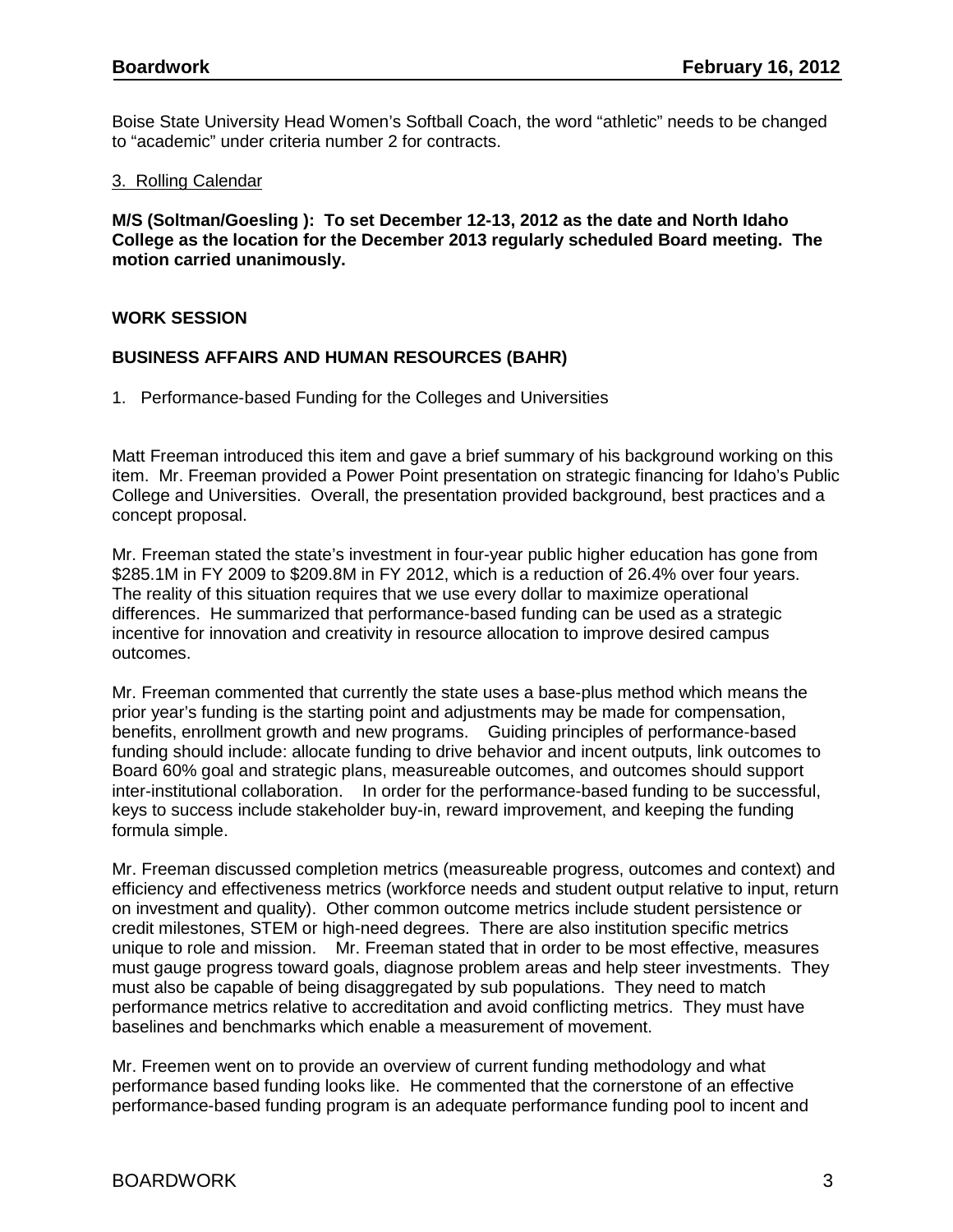drive behavior. He pointed out that the incentives must be stable for proper long-term function. He commented that national literature on best practices of performance-based funding comment that there is a need to provide a meaningful incentive in order for institutions to take it seriously. If the value is too low, neither the institution nor the policymakers will find performance-based funding worth the effort.

Mr. Freeman provided possible funding scenarios. They included appropriating new general funds for higher education, allocating a percent of general fund appropriation to the performance pool, and earmarking a percent of calculated EWA for the performance pool. Mr. Freeman presented a concept option provided by the University of Idaho whereby the institution advocates using EWA as the funding basis. Under this model, each institution's funding calculation would be 30% of that institution's calculated EWA funding increase for the coming year. If enrollment grows, performance funding would increase in relationship to the EWA appropriation. Key performance measures would be used to determine the portion of performance funding amount which would be made available to the institution in the coming year. If the institution fails to make progress toward its goals or fails to meet the targets for a given year, then there would be a formula for determining the proportion of that institution's EWA funding that would be passed along to the institution for the coming fiscal year.

Mr. Westerberg asked if performance wasn't achieved during a given year where do the funds get reallocated. Mr. Freeman indicated the money could be reallocated on a one-time basis to another area.

Mr. Freeman commented his analysis of UI's concept identified some pros and cons. Pros include a simple formula and it does not embed a year-to year funding competition for performance funding. Cons show the model is heavily focused on enrollment, calculated EWA is minimal (limited funding to incent performance), and restoration of funding after one-year (a need for an adequate incentive to improve).

Mr. Freeman went on to provide an alternate proposal which included: adopting the NGA/CCA progress, outcome and efficiency/effectiveness metrics as strategic categories. It uses the metrics from those categories as key performance indicators (KPIs). Under this model, all institutions would be responsible for a specific number of indicators from KPI group one (mandatory), KPI Group 2 (optional) and KPI Group 3 (institution specific; requiring Board approval). This structure would provide institutions both parameters and flexibility. Institutions would review and negotiate new KPIs and goals with the Board every five years. Performance funding would be distributed based on an institution's performance on their KPIs. Points would be earned by an institution for exceeding their baseline for the associated KPI. All points would be totaled for each institution and then weighted by an institution's base appropriation. The institution's points would be divided into the total performance pool to create a dollar-per-point value that is then multiplied by the number of points an institution earned to compute each institution's performance award.

Mr. Freeman commented this model is similar to the model used by the Pennsylvania system. The pros of this model are that a point system provides an objective method to allocate static and limited resources to performance funding, and focus is on results. The cons of this model are that the funding formula is more complex. A "single pool" concept for performance funding is implicitly competitive. A common pool can lead to unpredictability in funding and funds for one institution will depend on how well the other three institutions do on their performance measures.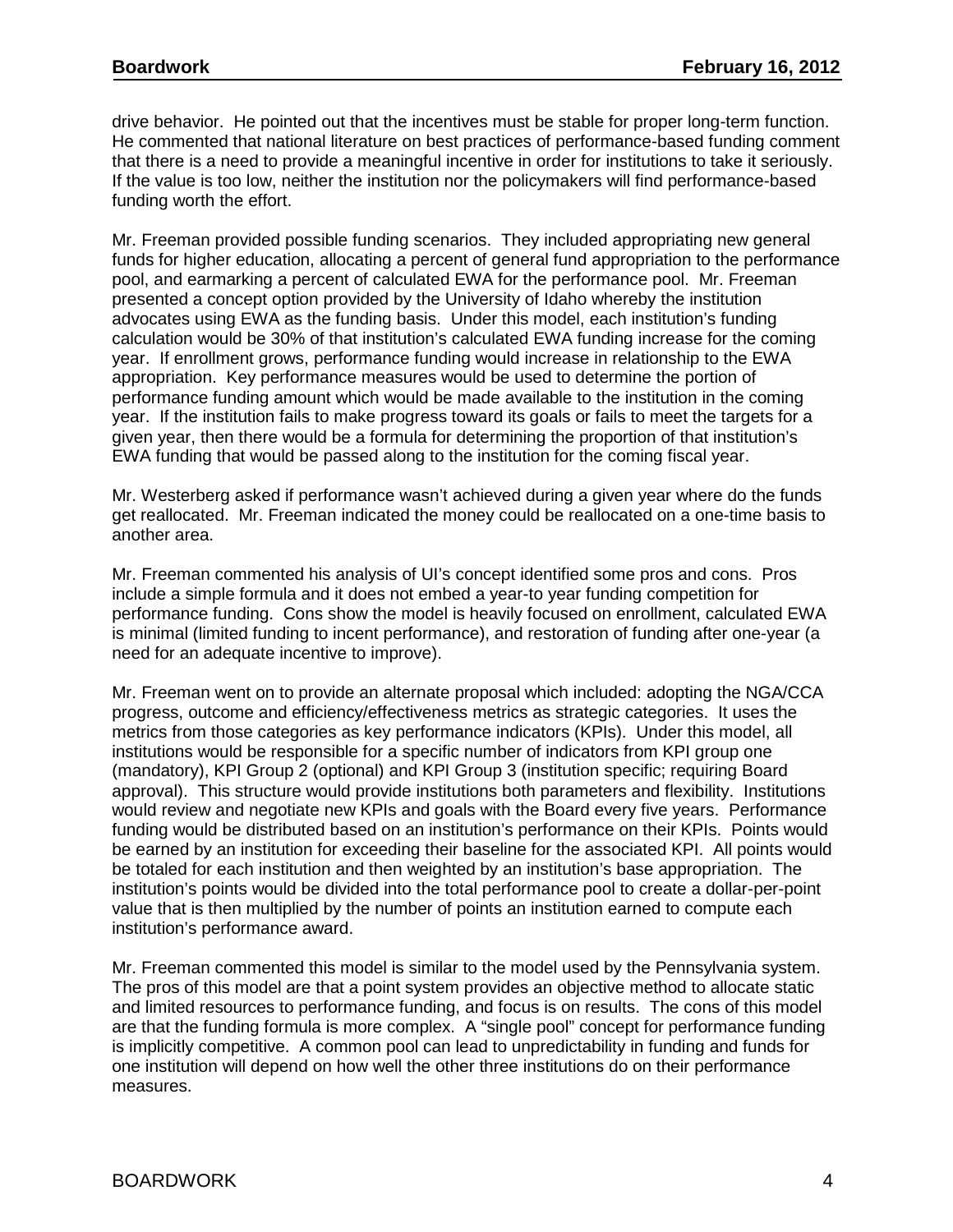Mr. Terrell asked the Financial Vice Presidents of the institutions were asked for input on this subject.

President Vailas commented for Idaho State University that he is supportive of the concept of performance based funding. He commented the characterization of each institution is important. He would embrace a model that encapsulates where the institution is going along with commonalities for each institution under the umbrella of the Board goals.

Ron Smith commented that it will be important for the Board to identify what net mission is to be incented and to strike the right balance.

Keith Ickes stated that using EWA as a base would be a good place to start given the understanding of its basis. Mr. Ickes encouraged the Board to consider some of the pieces from the proposal, one in particular called graduation rate handicapping, calculations are based on national norms. This method benchmarks institutions against other like institutions across the nation and not against a peer that, for example, has more money. It would enable more realistic goals to be set for each institution, and it holds institutions accountable in moving forward.

Stacy Pearson echoed the comments on the accountability of each institution based on the type of institution they are and the use of general metrics.

President Fernandez from LCSC reiterated the previous comments and added that the key to whatever standards or measures that are developed is having the missions and goals of each institution clearly defined along with consideration to the students they are serving. Mr. Chet Herbst from LCSC commented that the reduction in appropriations has already created some very powerful incentives. He commented that in order for LCSC to meet the Board's 60% goal, they need to attract a population that is not currently attending. In accomplishing this, the bar might need to be *lowered* to get people in the door. He stated that Higher Ed has lost 26% of its funding and the discussion has not been how to get those funds back. He felt that the budget shortage should be looked at first, and then consider performance based funding after the budget has been repaired. He didn't feel they were as close as necessary to implement performance-based funding.

Mr. Terrell asked for comments and feedback from the Board in order to continue work on this subject. President Westerberg said that the intention today is for the Board to provide some sort of general guidance for BAHR and CAAP to effectively identify what makes sense going forward in a performance funding mechanism.

Ken Edmunds commented that he didn't understand the linkage between EWA and performance-based funding. Mr. Freeman responded that the idea is that funded EWA on an annual basis would be used as the pot of money available to allocate to performance funding.

Mr. Westerberg said the fundamental question is whether the performance based funding is funded out of new or existing dollars. Mr. Terrell indicated that right now we are dealing with existing budgets, not new dollars. Mr. Lewis asked how far along we are in discussions with the legislature and the Governor's office with respect to this approach. Mr. Freeman responded that JFAC will be briefed on the subject the following week. He further reported the Division of Financial Management and the Governor's office are very interested in a performance based funding concept for higher education. Actual negotiations have not been initiated.

President Westerberg commented that in regards to EWA he feels the percentage is not great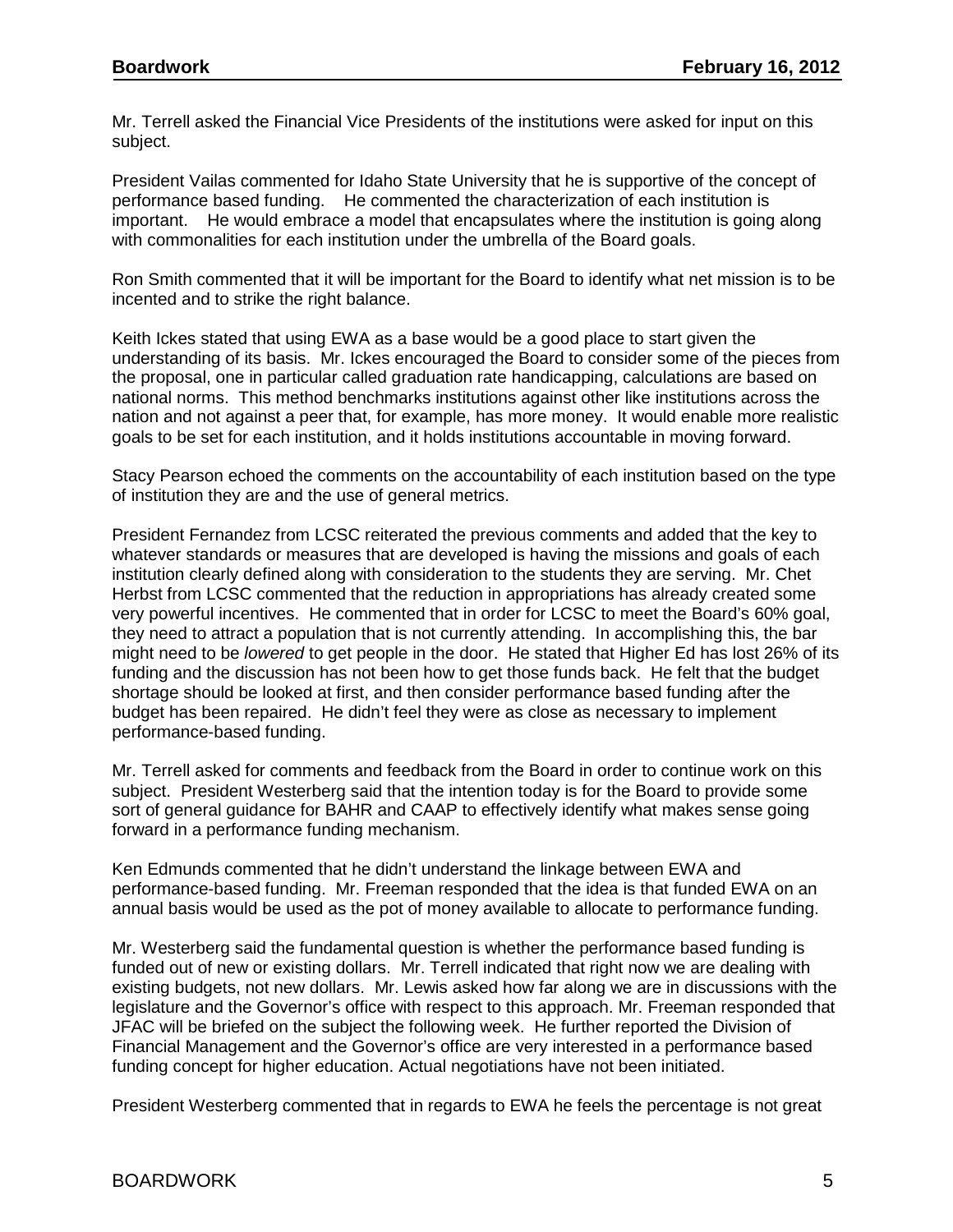enough. He felt the percentage should be not less than three percent because it wouldn't be worth the effort.

Mr. Terrell asked for staff to put together discussion points for the funding formula, taking into consideration the comments and suggestions from this meeting, and bringing it back before the Board at a later date for further discussion.

Mr. Freeman indicated that going forward, staff would like more direction from the Board. President Westerberg stated that the starting percentage should be 3-5%. He commented going forward identifying key performance indicators will be important, along with answering the many other questions such as on new or existing funds surrounding the topic, and addressing any concerns of the legislature and Governor. President Westerberg indicated the need to start with a strong model and proposal going forward.

The Board concluded its work session at 3:15 p.m. and the Board entered into executive session.

### **EXECUTIVE SESSION**

**M/S (Soltman/Terrell): To go into Executive Session to discuss the following items:**

#### **Boise State University**

**(1) I move to hold an executive session pursuant to sections 67-2345(1)(b) and (d), Idaho Code to consider the evaluation, dismissal or disciplining of, or to hear complaints or charges brought against, a public officer, employee, staff member or individual agent, or public school agent and to consider records that are exempt from disclosure as provided in Chapter 3, Title 9, Idaho Code.**

#### **University of Idaho**

**(2) I move to hold an executive session pursuant to sections 67-2345(1)(f), Idaho Code to communicate with legal counsel for the public agency to discuss the legal ramifications of and legal options for pending litigation, or controversies not yet being litigated but imminently likely to be litigated.** 

**(3) I move to hold an executive session pursuant to sections 67-2345(1)(c) and (d), Idaho Code to conduct deliberations to acquire an interest in real property which is not owned by a public agency and to consider records that are exempt from disclosure as provided in Chapter 3, Title 9, Idaho Code.**

### **Idaho State University**

**(4) I move to hold an executive session pursuant to sections 67-2345(1)(b), Idaho Code to consider the evaluation, dismissal or disciplining of, or to hear complaints or charges brought against, a public officer, employee, staff member or individual agent, or public school agent and to consider records that are exempt from disclosure as provided in Chapter 3, Title 9, Idaho Code.**

#### **Boise State University**

**(5) I move to hold an executive session pursuant to sections 67-2345(1)(a) to consider hiring a public officer, employee, staff member or individual agent, wherein the respective qualities of individuals are to be evaluated in order to fill a particular vacancy or need.**

**A roll call vote was taken and the motions passed unanimously. Following the roll call, the Board members entered into executive session.**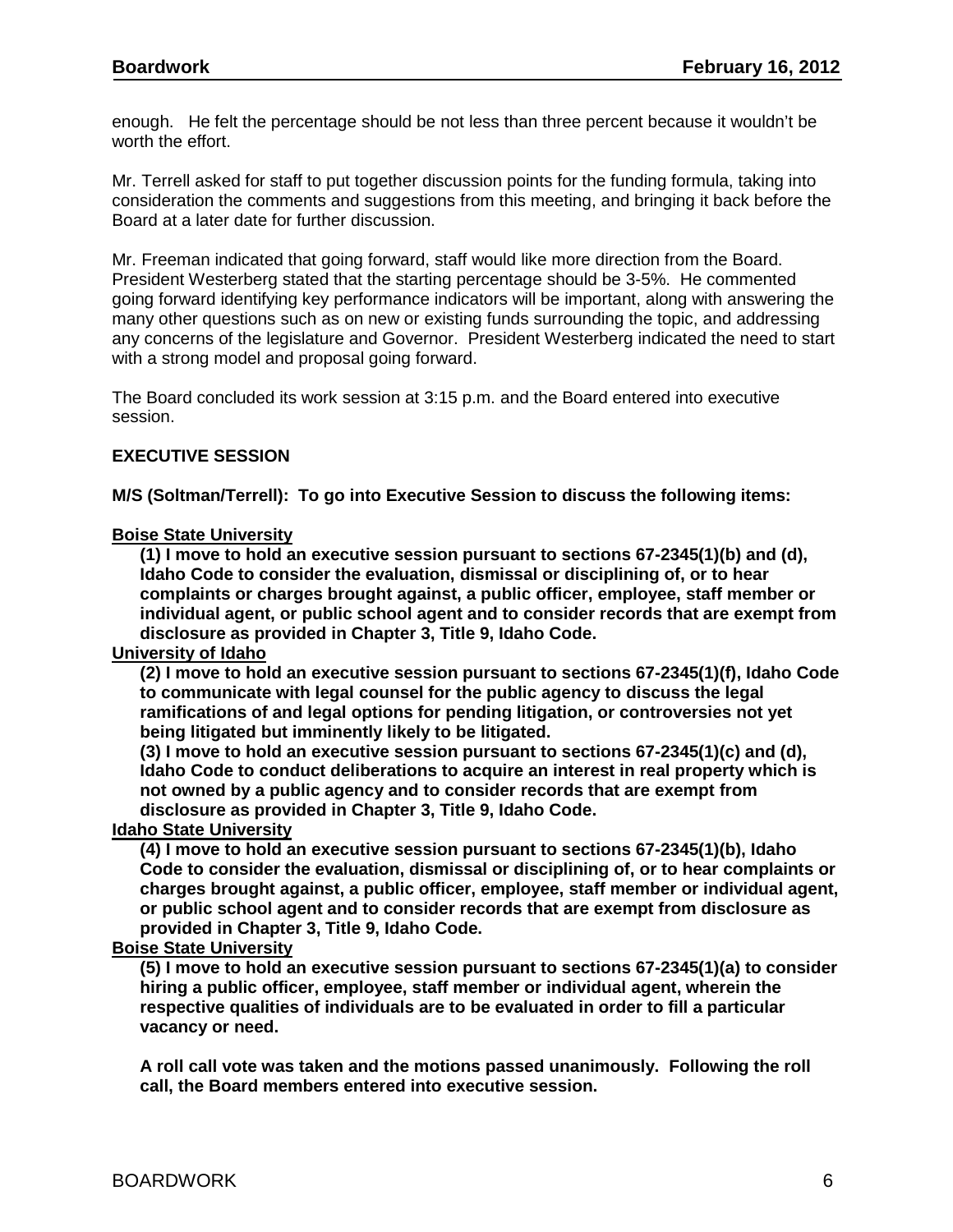## **(6) M/S (Goesling/Soltman): To go out of Executive Session at 4:45 p.m. and adjourn for the day.**

# **Thursday, December 8, 2011**

The Board convened December 8, 2011 at the College of Western Idaho, conference room 102/104 in Nampa, Idaho. Board President Richard Westerberg called the meeting to order at 8:00 a.m.

Dr. Mike Rush presented President Burton Waite, who is retiring, with an honorary plaque for his service to the state and Eastern Idaho Technical College. Following a few words from President Waite, Emma Atchley introduced the new president of Eastern Idaho Technical College, Steve Albiston, who has spent most of his career at the college.

### **OPEN FORUM**

Chris Pentico came forward to speak on the topic of open carry of guns on campus. Mr. Pentico had several questions for the Board and indicated he intended to also ask those questions of the legislature. He summarized that his questions were to not only get information and answers, but to make the Board aware of certain liabilities they and the state of Idaho may be exposing themselves to. He asked for proof from each of the institutions that they did "due diligence" in reviewing the Heller and McDonalds U.S. Supreme Court decisions. Mr. Pentico believes removing the right to keep and bear arms is unconstitutional. President Westerberg thanked Mr. Pentico for his time, information and presentation. Mr. Pentico provided his list of questions to the Board.

Emily Walton, student representative from the Associated Students of Boise State University (ASBSU) came forward to speak about issues surrounding enrollment workload adjustment (EWA) and equitable funding for students. Ms. Walton stated that she does not believe the current situation in Idaho is fair for students when it comes to college funding. She asked for the Board to consider students first and less of the institutions when dividing state money, because there is no fundamental difference between students who choose one institution over another. Ms. Walton concluded by commenting that students will continue to engage the Board, the Governor and the legislature to ask them to allow all Idaho students to have equitable access to the higher education dollar. President Westerberg thanked Ms. Walton for her comments.

Dr. Dennis Griffin, founding president of the College of Western Idaho, shared some comments on the founding of the college. Dr. Griffin commented on how far the college has come since its inception three years ago. During his presentation, Dr. Griffin introduced his book "From Scratch: Inside the Lightening Launch of the College of Western Idaho." He commented that the book serves as a historical record, including a brief history of the community college movement in Idaho, as well as a tribute to the team that created the College of Western Idaho. He concluded that the book serves as an acknowledgement of all the people and agencies that made the College's creation possible.

# **CONSENT AGENDA**

By unanimous consent item #2 from the consent agenda, Alcohol Permits, was moved to the end of the Planning, Policy and Governmental Affairs section of agenda.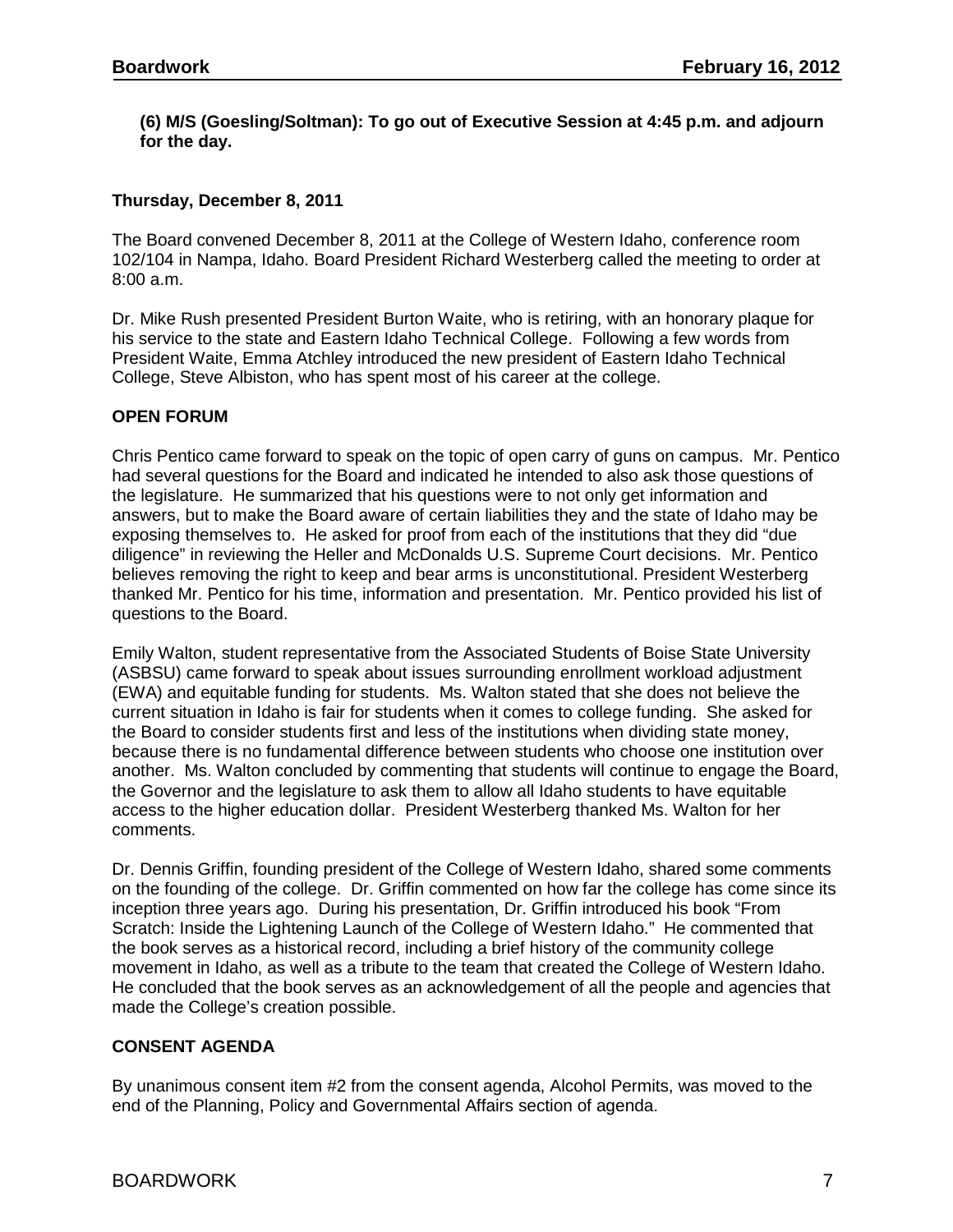**M/S (Soltman/Goesling): To approve the remaining Consent Agenda as submitted. The motion carried unanimously.**

### **Institutional Research & Student Affairs (IRSA)**

#### 1. IRSA – University of Utah School of Medicine Annual Report

Information Item

#### 2. PPGA – Alcohol Permits Approved by University Presidents

Moved by unanimous consent to the Planning, Policy and Governmental Affairs Committee section of the agenda.

#### 3. PPGA – Eastern Idaho Technical College – Advisory Council Appointment

**By unanimous consent, the Board agreed to approve the appointments of Bart Davis and Scott Crane and the reappointments of Terry Butikofer, Michael Clark, and Sylvia Medina to the Eastern Idaho Technical College Advisory Council for a term beginning in January 1, 2012 and ending December 31, 2014.** 

#### 4. Boise State University – Morrison Center Resolution

**By unanimous consent, the Board agreed to approve the new Morrison Center Resolution as presented and to authorize the President of Boise State University to sign on behalf of the State Board of Education.** 

# **PLANNING, POLICY, AND GOVERNMENTAL AFFAIRS (PPGA)**

#### 1. College of Western Idaho – Biannual Progress Report

President Glandon presented the biannual progress report for the College of Western Idaho (CWI). The report contained information about the progress of the institution's strategic plan, details of implementation, status of goals and objectives and information on other points of interest.

President Glandon commented that CWI is a thriving community college. He officially recognized the five member Board of Trustees of the College, acknowledging the presence at the meeting of Board Chair Stan Bastian, M.C. Nyland and Gordon Browning. He commented that the college has nearly 8,100 credit students presently. They have over 6,000 students currently registered for the spring semester and are anticipating that number to grow to between 9,000 and 10,000 before the start of the spring semester. They have over 12,000 non-credit students in 2011. Aside from the main campus site CWI has many off-campus locations allowing greater accessibility for Idaho students.

In January, the Northwest Commission of Colleges and Universities (NWCCU) will consider the colleges' candidacy for accreditation. They have received five accommodations and five recommendations from the NWCCU team who visited in October 2011. CWI's service area encompasses 10 counties including Ada, Adams, Boise, Canyon, Elmore, Gem Owyhee,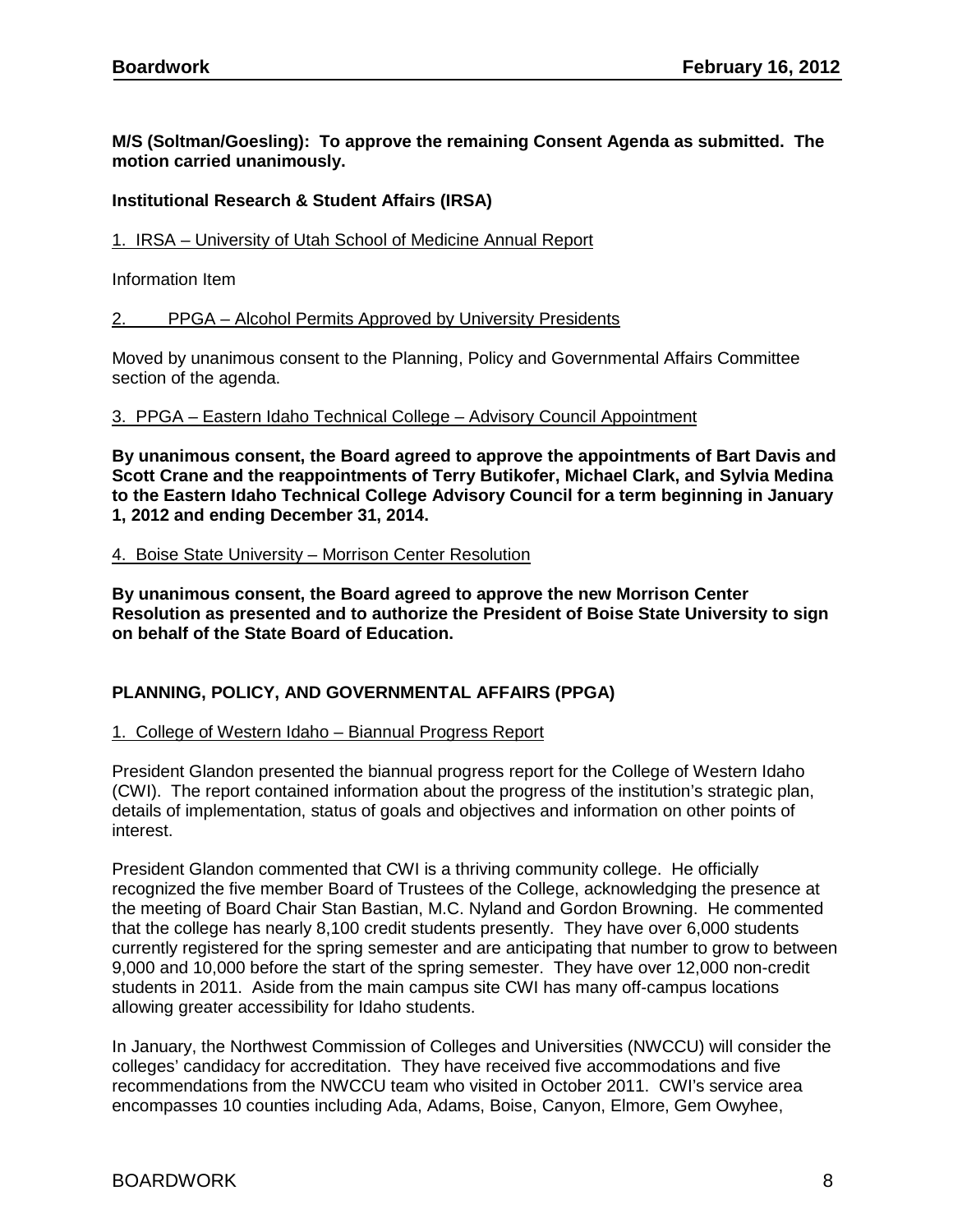Payette, Valley and Washington counties. The college also serves professional-technical programs and dual credit programs throughout the 10-county region.

President Glandon commented they have completed their original five-year plan in the first 18 months of operation and are in the process of putting together another five-year plan. They plan to use a three-campus concept with satellite locations. The priority is to grow the Nampa campus, focus on health sciences in Meridian and look at high tech programs in east Boise.

CWI has had a 600% enrollment growth compared to a 61% increase in revenue growth. Their largest increase in revenue growth has been in tuition and fees. Last August they were granted \$5 million in funding and are strategically placing those dollars in such areas as financial aid for students; grants, scholarships and student loans. 7,000 of the 8,000 students have received financial aid, 40% of the aid applicants are at or below the federal poverty level, and 76% are eligible for full Pell grants. These statistics show that there is a very large population of needy, at risk students.

Challenges for CWI include resources to support growth, keeping high-level quality programs, employee retention, maintaining a strong culture and communications, and student retention. They look at a quarterly review of their business plan because needs are continually changing. They are using an institutional improvement process model addressing: understand needs, needs articulated, needs defined, measure effectiveness. President Glandon shared a slide of the FY 2012 recommended budget and expenditures by function. For student success in 2010 they had 90% positive placement. 72% of the courses were completed with 2.0 or better in 2009/2010. Dual credit is expanding and is expected to continue growing. Collaboration with local business and community members continues to grow as well. CWI has articulation agreements with all of the state public or private institutions at this time. CWI has recently established a foundation with 23 active members currently. President Glandon shared 2011 foundation financials which have total revenues of \$17,349,125 presently. The focus for 2011 and 2012 is fiscal stability, accreditation, the system transition from CSI to CWI to have a full stand-alone college, new facility moves, and student retention.

Mr. Terrell asked what the expectation is of sending the CWI students on to another University in the state of Idaho. President Glandon commented that there is a need to encourage a positive attitude in students that they are university material. He further commented positively on collaboration efforts between institutions and that we should see more and more students going on in their pursuit of higher education. Mr. Terrell asked if there are plans to build one central campus. Mr. Glandon responded the goal is to build out the current Nampa campus and develop the 100 acres at the main campus. Mr. Glandon said the opportunities that have presented themselves at various locations have been good opportunities and have been taken as they come. He commented that it may look like CWI is all over the place, but they have gone where the need of the people/students are.

#### 2. Boise State University - President's Council Report

The current chair of the President's Council, Boise State University President Bob Kustra, gave a report from the most recent President's Council meetings and answered questions.

President Kustra summarized discussion from the last meeting held November 8, 2011. Tech prep fees were discussed at the November meeting and it was clear that the item needs more work. Additionally, mission statements as they relate to the research mission at the institutions were discussed and the presidents want to make sure the VPRs at each institution are working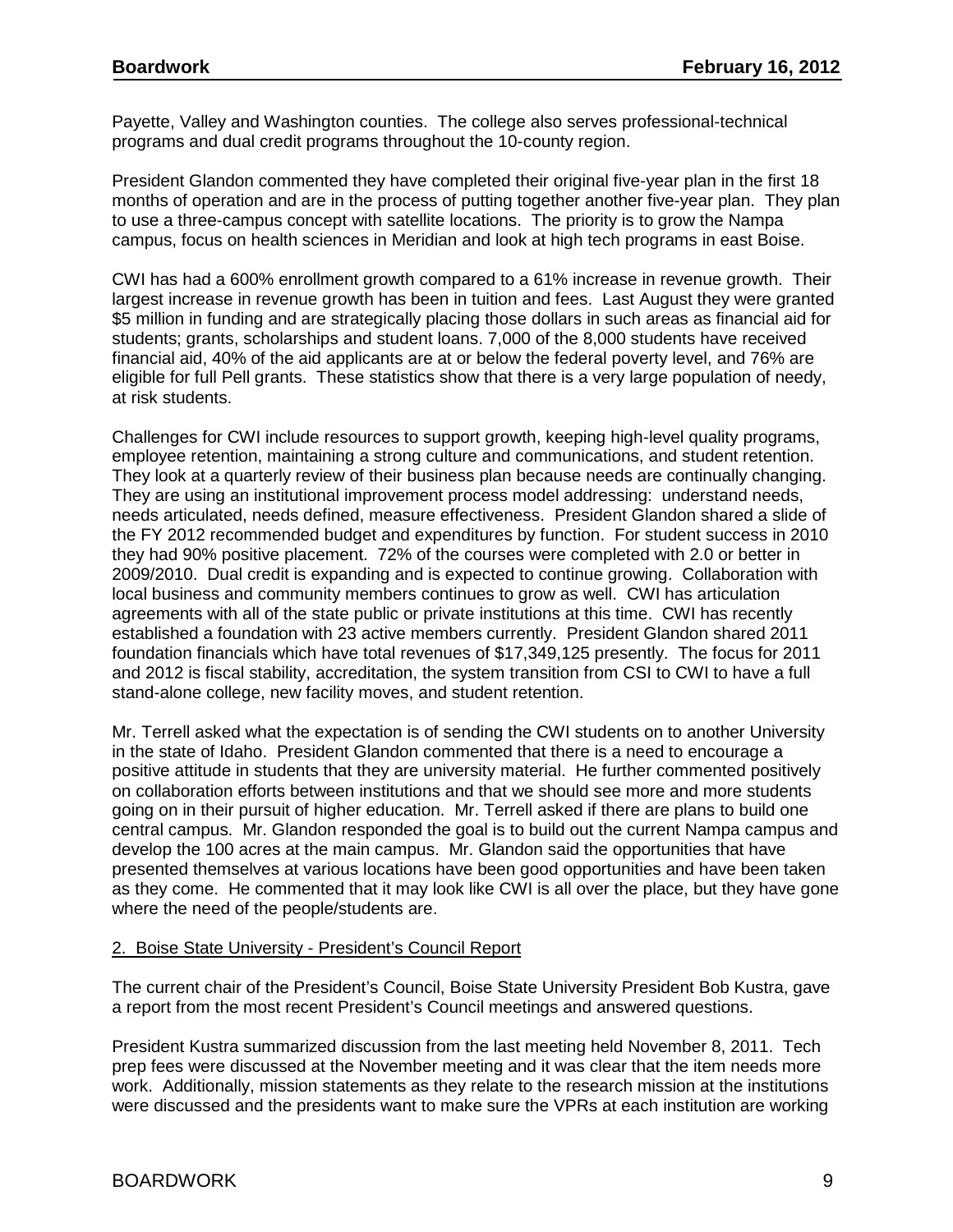closely with the Board and Board staff to make sure it is clear what the Board is seeking in the content of those statements. Mr. Kustra commented lastly that at the meeting there was a brief discussion on iGEMS which will be one of the Governor's major initiatives in the coming year. For the Biomedical proposal, the presidents want to be absolutely clear on what each of the campuses is doing.

Mr. Edmunds asked about the efforts to commercialize information technology (IT) as related to the statewide strategic plan for research and how to improve incentives for faculty who promote commercialization. He commented that at the last meeting of the Governor's Innovation Council, the subject came up repeatedly that the culture needs to be changed at the universities to promote commercialization of IT through research efforts. Specifically, Mr. Edmunds was seeking feedback from the universities on how to accomplish that cultural change.

Mr. Kustra commented that the topic should be discussed in IRSA with the provosts, given the relationship with faculty evaluation. He pointed out that on the campuses, there are research faculty who operate under a different set of terms and conditions for their employment than tenured faculty. He indicated that generally speaking across higher education, tenured faculty is held to the standard of teaching, research and public service. He added, however, that research faculty who are not tenured, are strongly encouraged to work on commercialization ventures. Mr. Kustra reiterated that the subject would need to be discussed thoroughly with the university provosts, and in more depth with the Board in the future.

Provost Doug Baker from the University of Idaho indicated they do recognize copyrights and patents as part of the tenured promotion process and as part of the annual performance reviews. In addition, there is a revenue sharing model that financially rewards faculty for those kinds of activities. Provost Baker commented that his sense is that the breakdown is not at the tenured reward level, but more so at the skill set level in terms of making the transition between making great intellectual property and actually doing something with it to commercialize it. He commented they are invested in this area and are working toward growing it. Summarily, the challenge is to move the intellectual property forward in the market.

Mr. Edmunds concluded that he would like the provosts to be aware that this will be a topic requiring more action in the future.

# 3. Idaho Historical Society – History Day in Idaho

Dr. Rush form the State Board of Education introduced Idaho State Historical Society (ISHS) Executive Director Janet Gallimore and commented on the collaboration efforts of the Idaho Historical Society and their support to the State of Idaho and Board of Education. Ms. Gallimore thanked Dr. Rush and introduced Susan Dennis, History Day Program Manager.

Ms. Gallimore stated ISHS is an extraordinary system of cultural and historical resources that promotes and preserves Idaho history and is valuable to Idaho. While they are a state agency, they receive about 55% of their funding from non-state sources. Ms. Gallimore provided a summary of History Day in Idaho as well as the results of a nationwide study regarding History Day that attests to its value in teaching essential historical literacy. History Day is a year-long academic program for 6-12 grade students centered around historical research, and guided by teachers. History Day has 57 affiliates in all 50 states, reaching over 700,000 students. The Idaho State Historical Society provides valuable educational content and resources to Idaho public schools. Students who participated in History Day out-performed their peers in nearly every area, showing a clearly demonstrated value in the program. The presentation and reports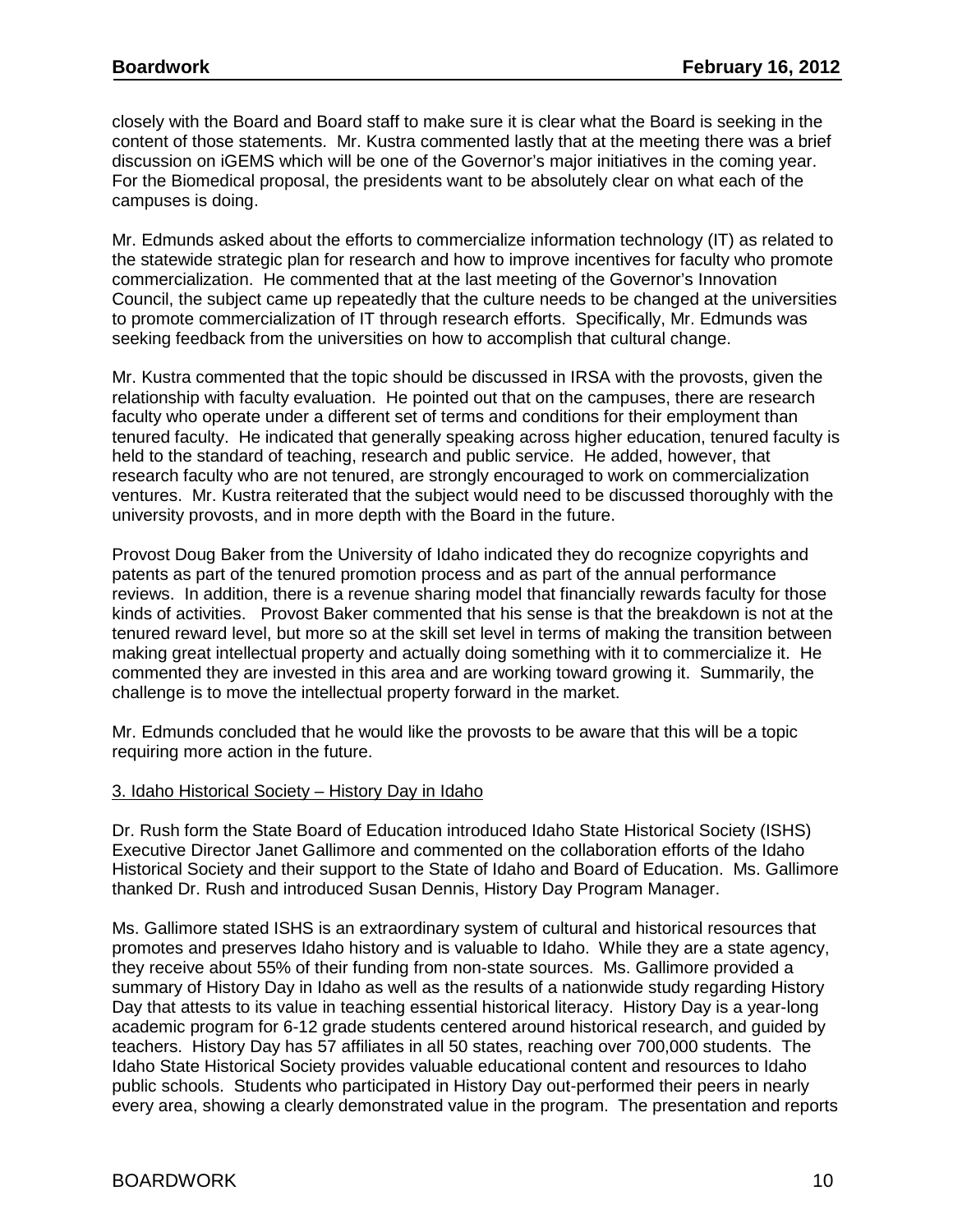presented provided information on the specific impact and importance of these programs. Ms. Gallimore commented that History Day can help assist the state in achieving its 60% goal by helping students and teachers across the state. Additionally, the ISHS has been working with Dr. Rush from the Board office and Peter Kavoris from the State Department of Education office to see how the ISHS may assist the state of Idaho in achieving the 60% post high school graduate goal and also help teachers achieve new state literacy curriculum requirements through this program. Ms. Gallimore commented that the History Day program is also being considered to be used in alignment with the required high school senior project.

President Westerberg thanked Ms. Gallimore for her presentation and noted for the audience that Representative Wendy Jaquet was present.

# 4. ACT Annual Report

Stacey Elmore from the American College Testing Program, Inc. (ACT) provided the ACT annual report. ACT's College and Career Readiness System was developed to help states and schools ensure student readiness for postsecondary education and careers, monitor student performance over time, and determine progress toward school, district, state, and college readiness standards.

One of the graduation requirements for Idaho high school students in public schools graduating in 2013 is that they take at least one college entrance exam by the end of the student's eleventh grade. Students may choose from the COMPASS, ACT, SAT or Accuplacer tests. In 2011 64% of Idaho graduates took the ACT with and achieved an average score of 21.7.

Ms. Elmore went on to comment that if students are meeting a particular benchmark on the ACT, their chances of achieving a C or higher in the corresponding credit bearing course is 75%. Idaho ACT scores are above the national average in English, math, reading and science. Additionally, students who are just below the benchmark can be identified so they may get help going forward. Ms. Elmore commented that ensuring students are prepared by the time they leave high school is the single most important thing we can do to improve college‐completion rates.

Ms. Elmore commented the Gear-Up grant has been administering ACT programs throughout the state. ACT has developed the college and career readiness information system (CCRIS) which has online real-time reporting 24/7. It will give schools the ability to analyze, explore and plan item level data and map to ACT college readiness standards and common core standards. This is expected to be available next spring. Overall the focus of ACT is to increase college and career readiness.

Mr. Edmunds asked what the expectations should be for statewide averages when all students are required to take a college entrance exam. She commented that initially, scores go down, then, over time, scores go back up.

Dr. Goesling asked if the results were higher for the students who went on into professionaltechnical education. Ms. Elmore said the research shows the students need skills when they leave high school, particularly proficiency in math and reading. When they are proficient they tend to be more prepared for first year courses. Mr. Soltman asked if math is the best indicator. Ms. Elmore stated it is just one of the indicators and all the factors are important, but math and science are of particular interest and should be major focuses. Mr. Lewis pointed out that data shows when a high school student had math or science for four years it made a significant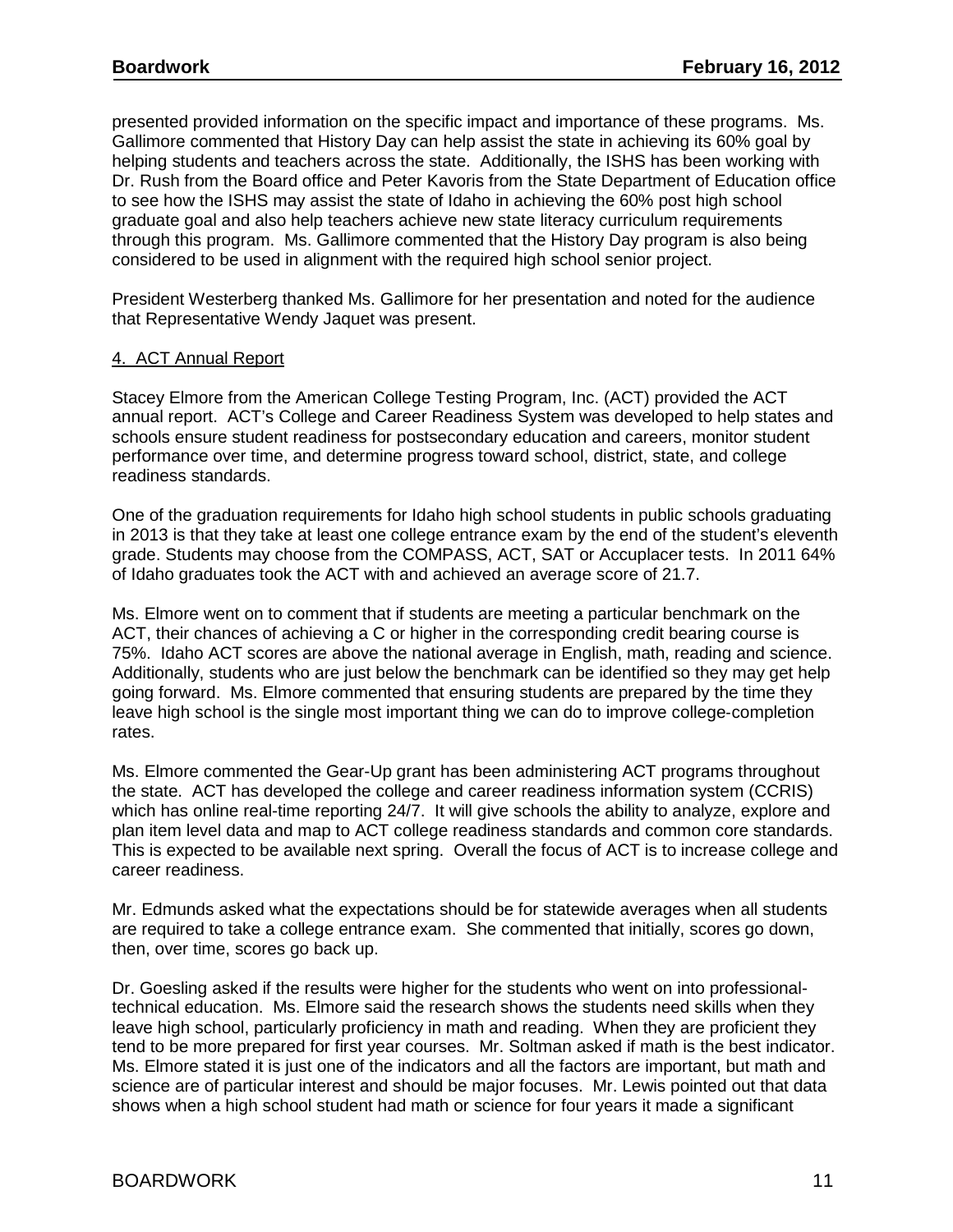difference and increase in the go to college rate.

### 5. Idaho's 60% Educational Attainment Goal Benchmark

Scott Grothe from the Board office presented information on dissecting Idaho's 60% goal. The presentation provided year-to-year credential-level targets that Idaho's public postsecondary institutions would need to meet in order to achieve the 60% goal. The presentation also illustrated the positive impacts of increasing postsecondary retention and graduation rates on achieving the goal.

Mr. Grothe commented tracking Idaho's progress toward attaining the 60% goal will be done using the U.S. Census Bureau's annual American Community Survey. In 2012, the survey will capture population estimates of certificate holders, in addition to the on-going estimates of the number of Idahoans with associate's degrees and higher. This new information should be released in October 2013.

Mr. Grothe summarized what Idaho is up against in attaining the 60% goal. The first graph showed the attainment of 25-34 year olds of associates degrees or higher at around 31%. He commented if we maintain our current rate of educating Idaho's population, an additional 63,500 individuals will need to be educated to reach the 60% goal. Mr. Grothe used the term "goal related credential" (GRC) which equates to a certificate of 1 year to attain or greater, or an associate's or bachelor's degree. If certificates are included, we are closer to 35% toward the goal. Certificates make up approximately 10% of the credential production produced by public institutions per year. The production is coming from public institutions, private non-profit, private for-profit institutions, including BYU-Idaho. Mr. Grothe pointed out that BYU-Idaho has had a dramatic increase in degree production. They are the single largest postsecondary producer in the state. They produced 3,563 bachelor's degrees in Academic Year (AY) 2009/10 where BSU was second at 2,097 bachelor's degrees. Incidentally, this production does not include on-line degrees. Only about 36% of BYU-Idaho students are from Idaho. Mr. Grothe commented it is unclear as to what BYU-Idaho contributes to the state's educated populous.

Mr. Grothe illustrated two examples of how to reach the Board's goal. He showed a slowgrowth approach and a linear approach. The information on the proportion of certificates needed in the tables presented was obtained from the recent work of Anthony Carnevale from Georgetown University. It shows projections of the credential needed for Idaho's 2018 workforce. At the time of the research, it was predicted that 61% of Idaho's jobs in 2018 will require some sort of postsecondary education. For GRC's needed, Carnevale projects 18% for certificates, 49% for Associates and 33% for bachelor degrees.

Mr. Grothe summarized the assumptions used in coming up with this model and then stood for questions from the Board.

Mr. Edmunds was concerned that the data shows we need 1/3 bachelors and 2/3 associates by 2018 which is opposite of where we are currently at 2/3 bachelors and 1/3 associates. President Westerberg stated he is concerned that if we do not have an educated workforce, it will be devastating to Idaho's economy.

Dr. Goesling questioned what a common definition of what one year means. Mr. Grothe clarified that the one year definition is two semesters, nine months, equal to an academic year.

Mr. Soltman asked what the next step is. Mr. Grothe stated that these are the targets and how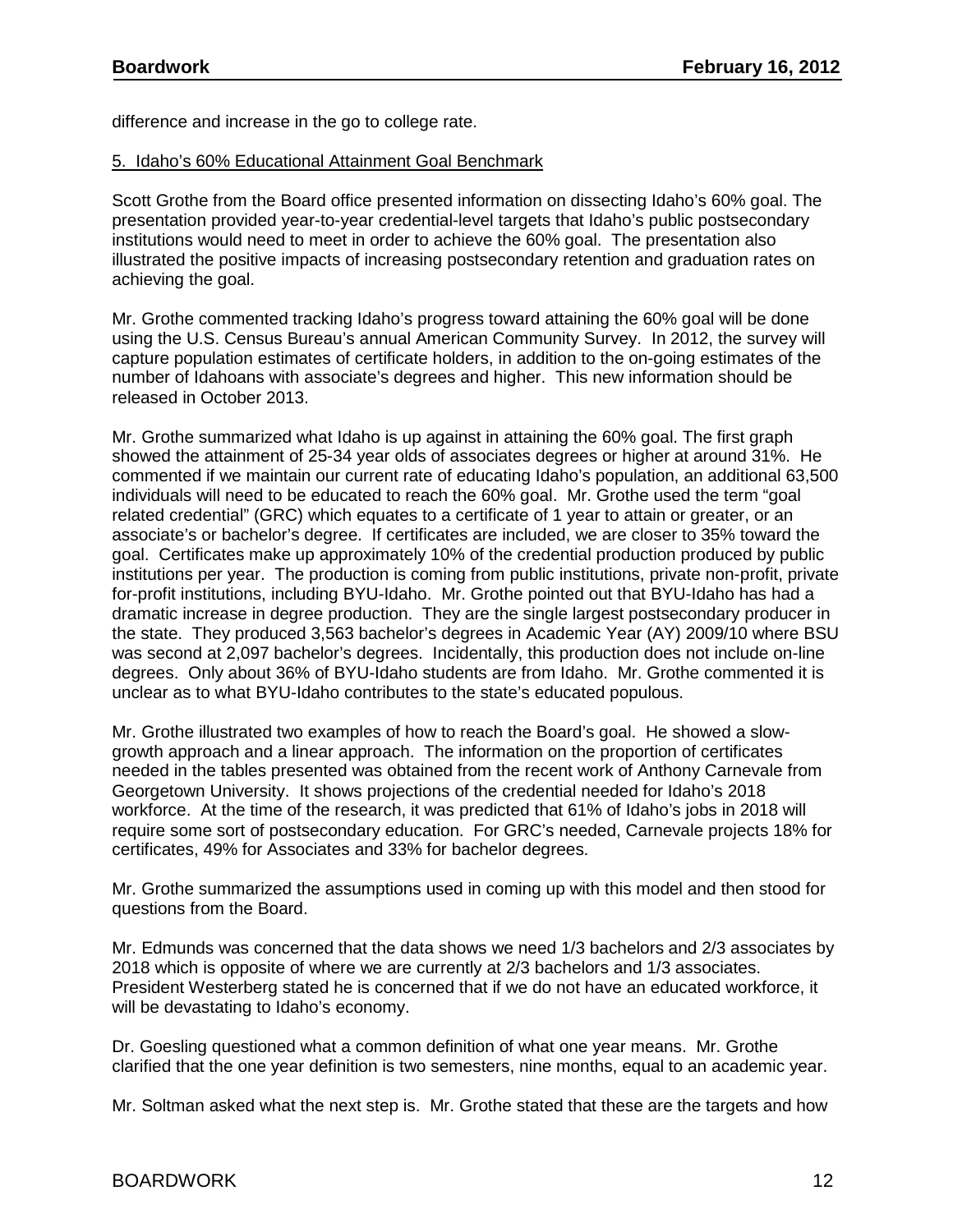we get there is a question for the greater group. Real numbers captured from the data will be available in 2013. Mr. Terrell talked about the demand for short-term certificated programs, stating that there is demand to keep certain students in the workforce while they get their certificate. Dr. Goesling recommended the community college presidents respond on the matter of certificates. Dr. Beck commented from CSI's perspective that the associate's degree is still a top priority and the needs of much of the community right now are immediate, short term programs. Dr. Glandon commented that CWI's challenge has been addressing the short courses to prepare the citizens for work right now. They are looking at apprenticeship programs and work study programs where people could get in right away. Jay Lee from NIC commented that they are adjusting as quickly as they can to the demands of the job market in that area. Dr. Lee commented if the short-term needs of the students are met, it is likely the student will come back for more education later.

Mr. Luna commented that there may be a need to look at certificates and match them to the skills that are needed. He commented that it seems as if some students are just getting what they need in order meet the demand of the workforce and not actually obtaining certificates. He asked about obtaining data to get a better picture of that segment of the discussion and how we might measure to meet the demand of the workforce. Mr. Grothe indicated the type of information Mr. Luna is looking for may be better obtained through the Department of Labor.

President Beck commented that we must look at what is happening on the ground today and he felt the highest area of concern presently is rebuilding the workforce. Mr. Glandon commented the delivery is based on what the community is demanding.

Dr. Rush commented that we need to be careful not to load too much on the 60% goal wagon because its intent is not to solve short term needs. The theory is that the youngest core people (25-34 year olds) driving the next economy should have some sort of postsecondary credential. He commented on the need to figure out how these short term efforts contribute to the 60% goal which contains many levels of education, including short term needs.

Dr. Glandon added that it would be good to add non-credit students into the equation and capture those students in the picture. He questioned how to capture them and how to track them.

Mr. Edmunds wanted to know of the 1/3 of bachelor's degrees being produced, how much they need to grow over time, so there is a better understanding of what the four year institutions need to do. He also wanted to look more closely at the needs of the 2/3 associates degrees group. Mr. Edmunds commented that the short term gains are important for students, but we need to be able to look at following that through for the student to have continual education and not just quit their education after they are employed.

Selena pointed out the need of the institutions and Board staff to know if the Board is comfortable with the projections as presented or do they need to be reworked.

Mr. Luna commented he is comfortable with the projections and the 60% goal. He wants to be sure the skill sets are monitored and are consistent with the goals. Mr. Soltman clarified that the Board would like to see the numbers that correspond to the percentages previously noted.

Dr. Goesling would like to see how the Department of Labor information may be integrated into the work done by Board staff. He asked also if the two year institutions would continue to develop certificates for non-credited courses.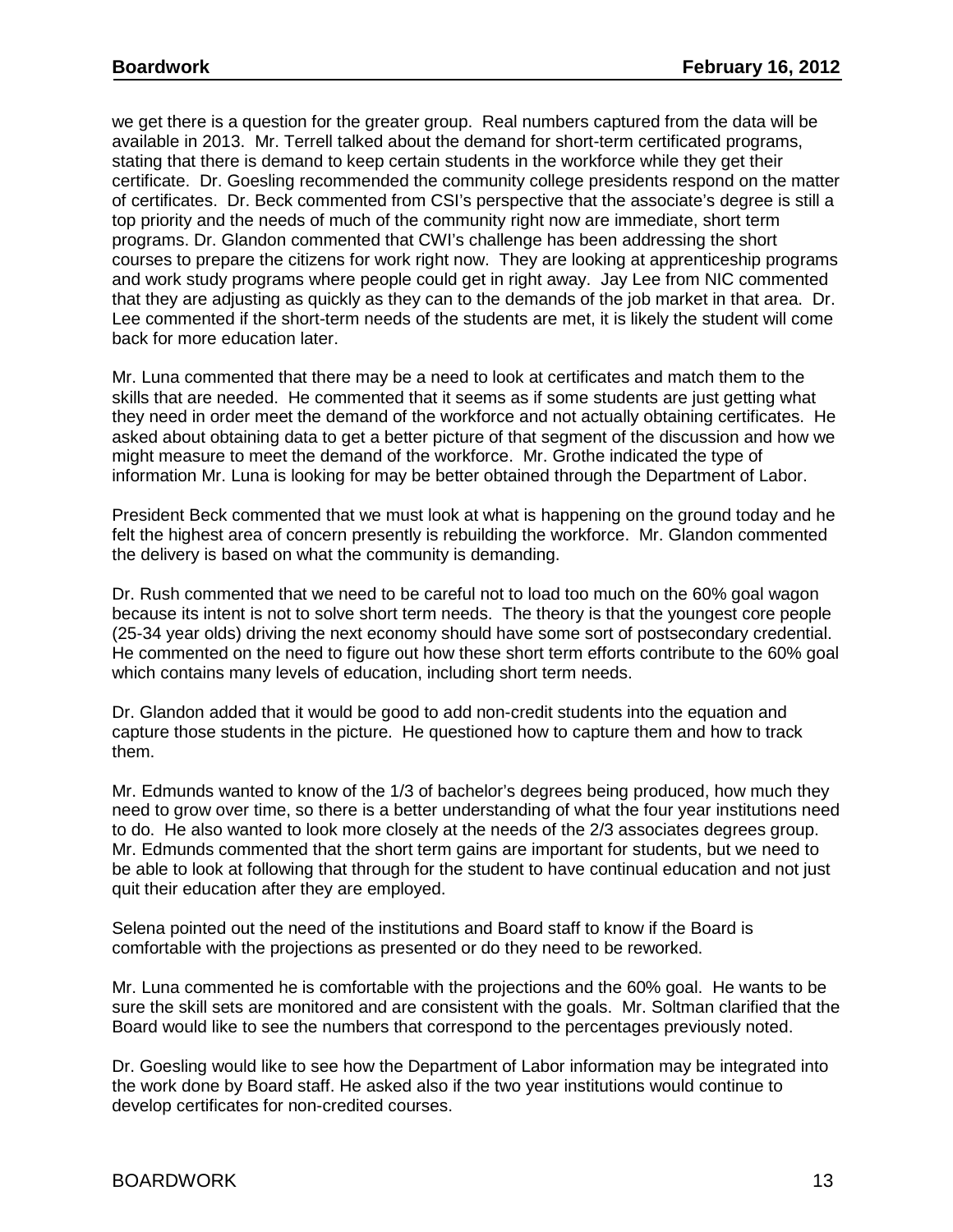Dr. Rush mentioned that the Board office may be looking at doing its own data collection to get more information about certificates and skill sets and to obtain more data points.

# 6. J.A. and Kathryn Albertson Foundation

Dr. Rush introduced the Albertson's Foundation and commented briefly on its background and the positive impact they have had on the State of Idaho. He introduced Foundation Executive Director Jamie MacMillan and Program Developer Blossom Johnson. Ms. MacMillan provided an update to the Board regarding the Foundation's role in Idaho particularly as it relates to education. She talked about the Foundation's GoOn campaign successes, challenges and how it aligns with the State's 60% degree/certificate goal.

The Foundation has targeted its giving primarily to four areas shown to be key toward continuous improvement: leadership, technology, data and student achievement. They feel it is important to be aligned with the state's 60% goal. The Foundation believes all Idahoans need an education that prepares them for the  $21<sup>st</sup>$  century workplace. They handed out a packet for Board members containing materials outlining the Foundation's missions, goals and objectives in making Idaho's education a world class system. With a forward momentum, the Foundation has strategies in mind which should help toward the 60% goal that include increased preparation, increased access, decreased remediation and increased retention.

Ms. Macmillan commented the Foundation is also interested in making the state data useful, and commented on how critical the alignment of certificates and degrees with the demands of the marketplace in Idaho is. Ms. MacMillan also commented on how important the use of data is in understanding where we are and where we need to go. Additionally, it provides insight in how financial aid strategies may be more effective and impact student achievement. She commented they are particularly interested in how financial aid might impact student success at various levels.

Ms. MacMillan indicated they just concluded a GoOn challenge in which 43 of the state's high schools participated in an initiative to boost college preparedness. Ms. MacMillan commented one of their areas of focus is the Data Quality Campaign. Their interests are on increased feedback loops in education systems, K12 and Higher Education as well as the workforce alignment piece. They believe Idaho is suffering from a lack of alignment with these systems and the economic development and workforce systems as well. Ms. MacMillan also recommended that Idaho look more closely at the Lumina Foundation's data dashboard system and how it could be developed in Idaho.

Mr. Lewis thanked the Foundation for their contribution to the state and asked about the GoOn campaign and what their intentions were with respect to the period of time that they expect to affect this campaign. Ms. MacMillan commented they are hopeful that the length of time would be short, because if it goes on for a great length of time, it would be failing. She commented they would also like to direct their attention at the high school level to the counselors and teachers. Mr. Lewis encouraged continued use of the GoOn campaign because of its success. Ms. MacMillan suggested someone from the Board talk directly to the Albertson's Board about collaboration and alignment strategies.

Ms. Johnson commented that the GoOn campaign has been the most public campaign and is a comprehensive strategy which includes not only preparation but access, affordability, retention and completion.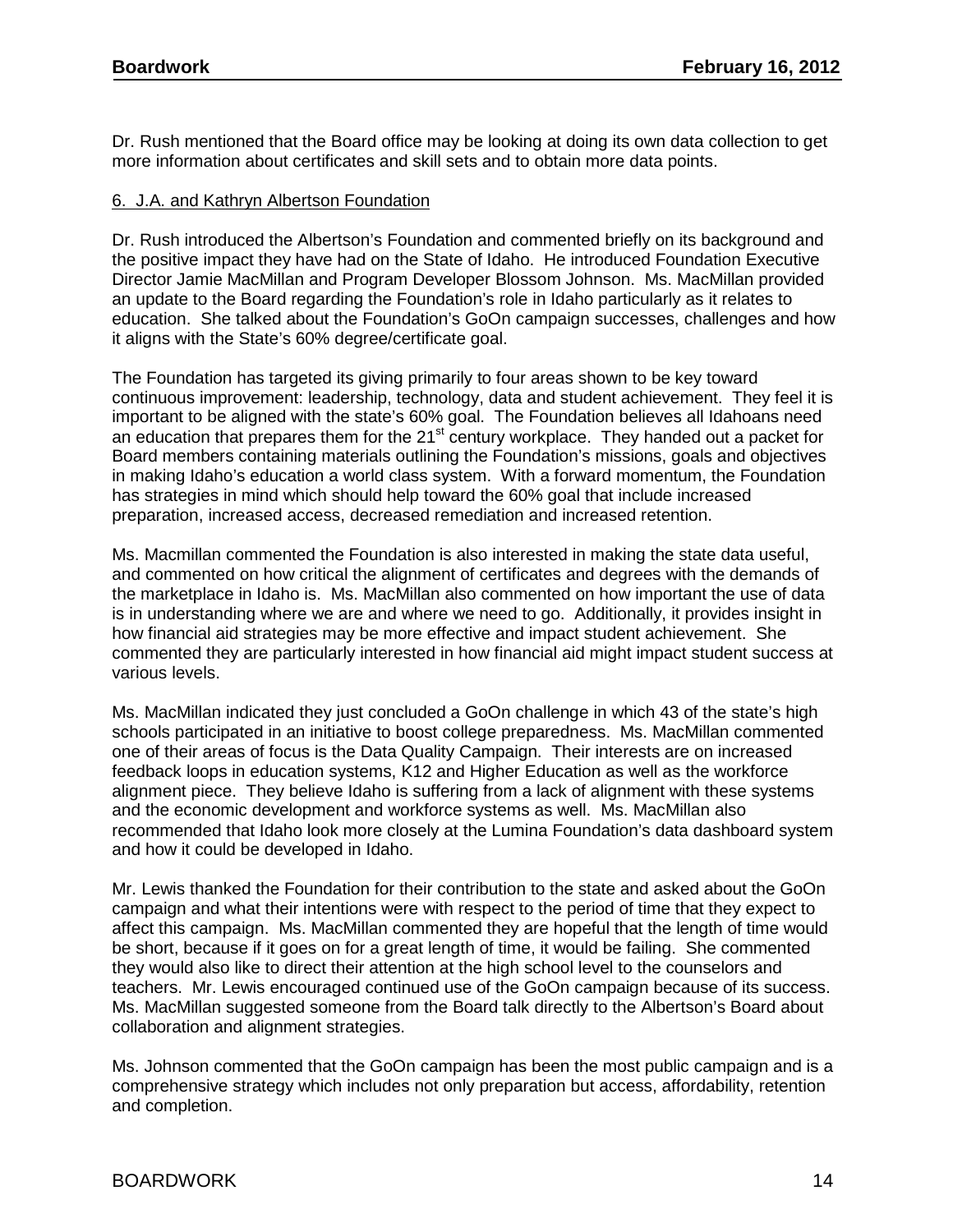Mr. Edmunds asked what the Board can do to contribute to the direction of the Foundation. Ms. MacMillan commented that they appreciated being able to help keep members informed, and that there is great benefit in collaboration. She said a highlight to announce is the Foundation's next *Ed Session* being held January 24th and Mike Rowe from the television series *Dirty Jobs* will be here talking about how important a skilled workforce is to the economy.

Mr. Terrell pointed out that there is a committee that a few members from the Board sit on with the Governor's office and the Albertson's Foundation to discuss issues. Mr. Terrell asked if there are specific things the Board does not have flexibility on that the Foundation sees as areas for improvement. Ms. Johnson replied that there are other states using programs that could be beneficial to look at, for example the use of stackable credentials in Minnesota and also looking at the Lumina foundation data dashboard would be helpful. Ms. MacMillan indicated there are many areas of opportunity for the Board and the Foundation to work together.

For the purposes of accommodating some flight schedules, the meeting moved out of the PPGA agenda and to the Audit agenda at this time.

# 7. Idaho State Board of Education 2012-2016 Strategic Plan

**M/S (Soltman/Edmunds): I move to approve the 2013-2017 Idaho State Board of Education Strategic Plan as submitted and to authorize the Executive Director to finalize performance measures that would be in conjunction with the cost per credit hour and benchmarks as necessary. The motion carried unanimously.**

Tracie Bent from the Board office provided a report on the Board's strategic plan, highlighting changes made to the strategic plan. Ms. Bent indicated that there have been minor wording changes to a couple of the performance measures to further define the data being collected. Ms. Bent stated that one of the comments from the Department of Education will actually be a change in the future; currently the plan has a benchmark of 24 for the ACT score and as other assessments and data are available, the Department would like some additional criteria added. Another comment was related to the advanced placement (AP) courses and it was felt that a benchmark on each one of them could result in lessening the number of students who might go into an AP courses if there is too much emphasis on dual credit courses; there could be an adverse effect.

Ms. Bent stated that in addition to those comments, originally credits to a degree were considered as a measure for certificates. Due to large variation in credits required for different certificates the measure was reviewed and considered invalid, so certificates were eliminated from the measure and credits for associates and bachelor's degrees were identified as the measure.

Another comment was related to data on students who were enrolled in the WICHE professional student exchange program who returned to practice in Idaho. That data was not able to be obtained, so the number was altered to the number of students enrolled.

Ms. Bent commented that the final comment had to do with the cost per credit hour to deliver undergraduate instruction at four-year institutions. The benchmark is less than or equal to the peer group average and we can't compare that one to a peer group. This prompts the question of do we want to change it to a different group or look at a different measure?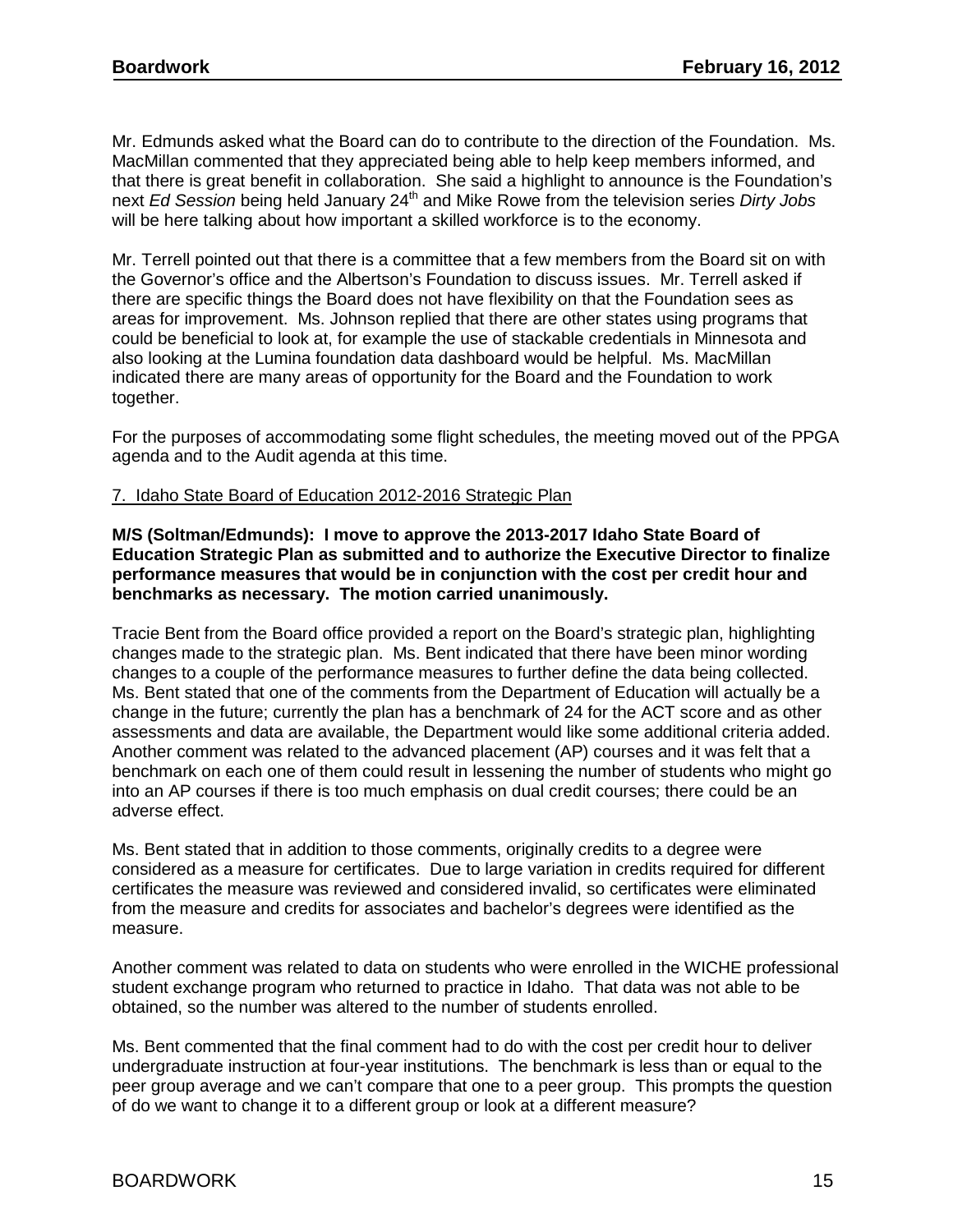President Westerberg commented that he felt the cost-per credit hour needed to be in the equation. He felt it was important to leave that KPI or a similar one in there, adding that we need something we can benchmark to.

Mr. Edmunds asked if there was a report on how we performed this last year. Ms. Bent stated that a report was included in the agenda material showing the four year trend and where we are for each measure.

# 8. Statewide Longitudinal Data System Grant Update

### **M/S (Soltman/Edmunds): I move to approve staff apply for the Statewide Longitudinal Data System grant and to authorize the Executive Director to sign the letter of commitment on behalf of the Board. The motion carried unanimously.**

Andy Mehl from the Board provided an update of the Statewide Longitudinal Data System (SLDS) Grant. He commented we are currently working on transferring data into the SLDS through a secure data transfer system. Mr. Mehl stated the first set of data which covers last year's academic year should be loaded, verified and validated by January 2012 which will bring us into compliance with ARRA requirements.

Mr. Mehl indicated there is an opportunity to apply for a grant through the U.S. Department of Education's Institute of Educational Sciences. The grant is due December 15, 2011. Mr. Mehl is looking for the support of the Board in going forward and applying for that grant.

In order to apply for the P-20 SLDS grant, the State Board of Education would need to provide a letter of commitment that indicates the State Board of Education intends 1) sign a legallybinding cooperative agreement with the Idaho Department of Labor, 2) serve as a conduit for collecting all postsecondary data for the longitudinal database from all of Idaho's public postsecondary institutions and the State Department of Education and forwarding it to the Idaho Department of Labor; and 3) provide the staffing and financial resources necessary for meeting the Boards responsibilities as outlined in the Memorandum of Understanding.

This funding, with participation of the Idaho Department of Labor to fulfill the labor objectives and the State Department of Education on other objectives, will provide additional resources, shorten the implementation timeline for the P-20W SLDS and enhance the capabilities. The potential for funding from the Institute of Educational Sciences supports the Board's current postsecondary longitudinal data requirements. Board staff recommends partnership and collaboration with the Idaho Department of Labor and the State Department of Education, in the design, drafting, and submission of the P-20W SLDS grant.

Mr. Edmunds asked for clarification of the grant amount. Mr. Mehl clarified that our potential grant would be \$4 million over a three year period.

# 9. PPGA – Alcohol Permits Approved by University Presidents

Mr. Terrell commented that he feels that allowing more alcohol on campuses sets the wrong example for students and campus activities. Mr. Terrell suggested caps being put on the number of permits.

Mr. Luna asked that if based on Mr. Terrell's concerns, in the future will this item remain on the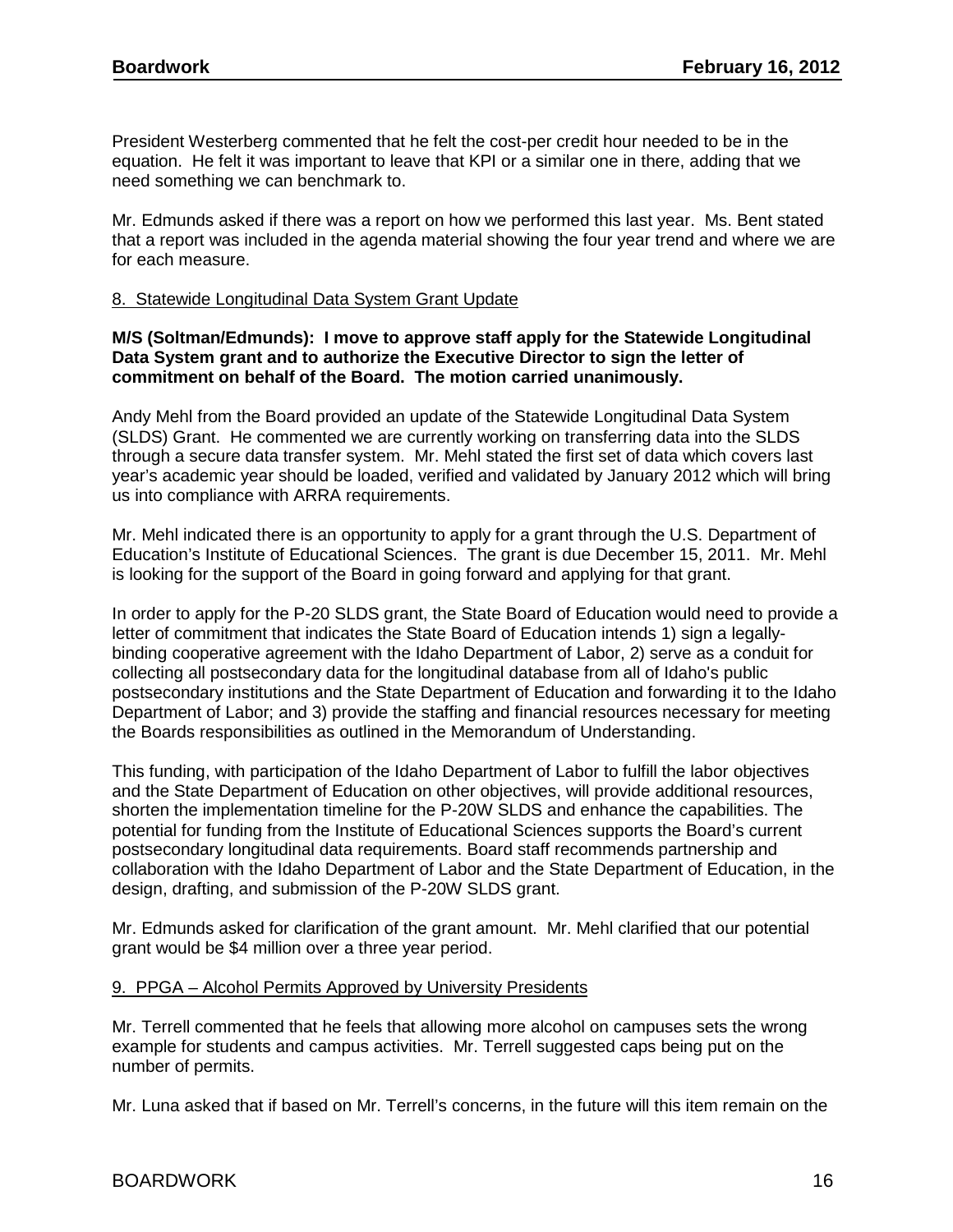consent agenda or be moved. Mr. Westerberg said that it would be removed from the consent agenda and moved to the PPGA agenda.

President Westerberg asked the Presidents council to review the item and report to the Board on the opinions regarding the alcohol in institution facilities policy.

Since the last update on alcohol permits at the October 2011 Board meeting, the Board staff has received twenty seven (27) permits from Boise State University, twelve (12) permits from Idaho State University, thirty-two (32) permits from the University of Idaho, and one (1) permit from Lewis-Clark State College. A brief listing of permits issued is included in the agenda attachments for Board review.

# **AUDIT**

### 1. Financial Statements Review

**M/S (Westerberg/Goesling): I move to accept from the Audit Committee the Fiscal Year 2011 financial audit reports for Boise State University, Idaho State University, University of Idaho, Lewis-Clark State College, and Eastern Idaho Technical College, as presented by Moss Adams, LLP. The motion carried unanimously.**

Mary Case from Moss Adams, LLP, presented audit findings to the Board of annual financial statements for the colleges and universities. Moss Adams, LLP, is an independent certified public accounting firm hired to conduct annual financial audits of Boise State University, Idaho State University, University of Idaho, Lewis-Clark State College and Eastern Idaho Technical College. Along with the agenda information, Board members received the Independent Auditor's Report and Financial Statements for the Year Ended June 30, 2011, which also contains the Management's Discussion and Analysis. Ms. Case indicated the firm arrived at clean opinions on all of the audits and there were no concerning findings at the institutions. She also indicated the timeline deadlines were all met by institutions despite a number of changes for some of the institutions.

Ms. Atchley complemented Moss Adams, LLC on their work with the institutions and the Board, and also the work of the institutions. Mr. Lewis echoed the sentiment of Ms. Atchley in the work of Moss Adams, LLC.

#### 2. FY 2011 College and Universities' Financial Ratios

Mr. Lewis introduced this item. He asked the financial officers from each institution to share their financial ratios for the Board. Boise State University, Idaho State University, University of Idaho and Lewis-Clark State College presented a brief analysis of their financial ratios. The ratios and analyses are provided in order for the Board to review the financial health of each institution and to show the relative efficiency of their enterprise. Mr. Lewis commented that the report contains a summary on the various benchmarks set forth for different ratios and the varying performance of each of the institutions with respect to those benchmarks. Mr. Lewis commented the report shows the institutions are improving and making progress and that he feels it is a healthy process. He further commented the ratios have been achieved in many cases, but in some areas there is still a need for improvement.

Stacy Pearson provided an overview of the financial ratios for Boise State University in which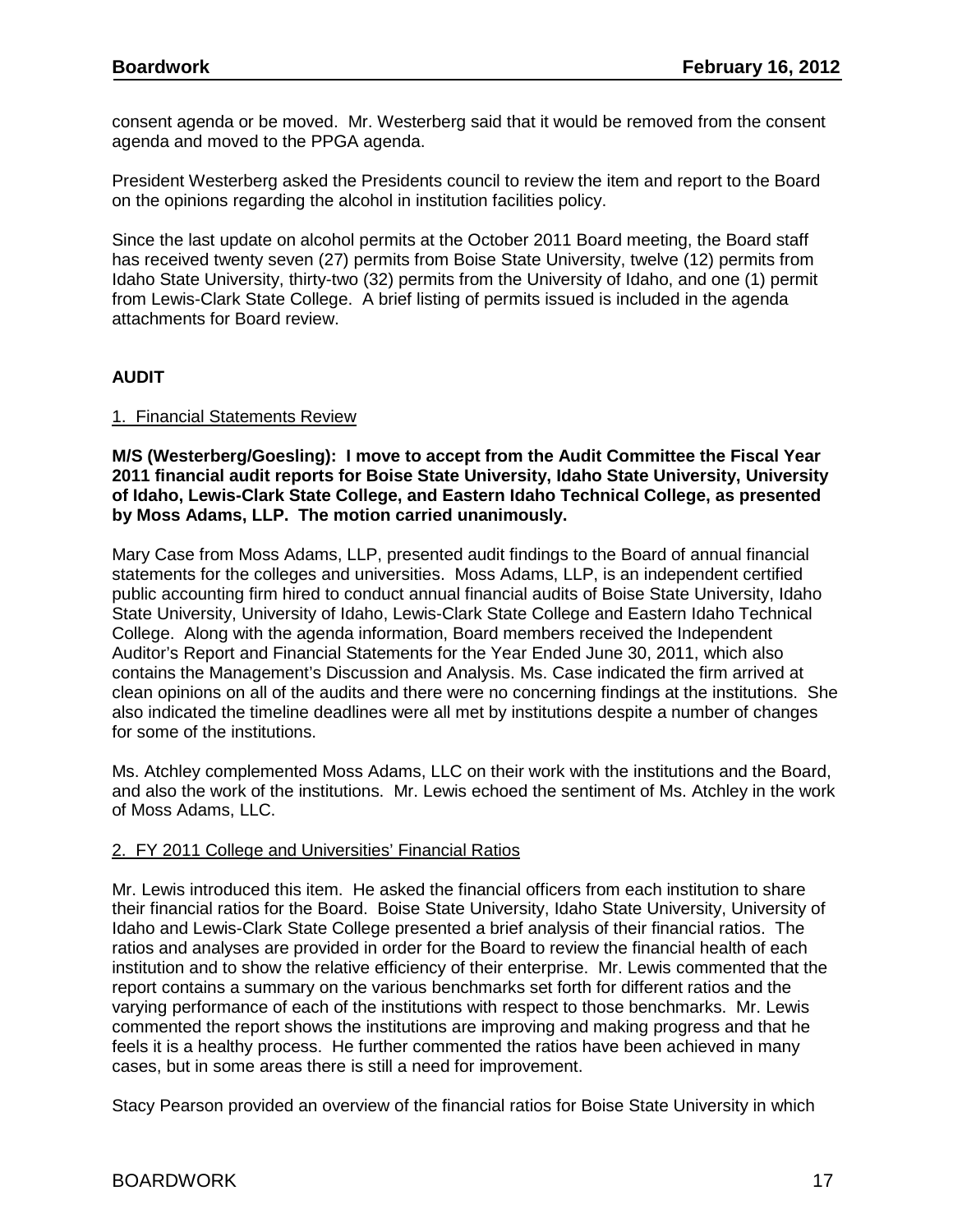they show an overall picture of financial health with their primary reserve ratio exceeding the benchmark. Ms. Pearson concluded that Boise State University's consolidated financial index is right on the benchmark.

Jim Fletcher from Idaho State University commented that despite three years of cutbacks in funding, their trend over time has been very positive. He commented that their improvement in terms of net assets is striking a very good return at return 241.4% of the benchmark and the return on net income from operations is even stronger at 524% of the benchmark. Overall their ratios are very strong and show an upward trend; there were no negative ratios. Mr. Fletcher reported their consolidated index at 156.6%. Mr. Fletcher recommended the Board track financial ratio information from year to year as a critical indicator for assessing how institutions are performing.

Ron Smith from the University of Idaho commented they are showing some improvement. Improvement is needed in the primary reserve ratio and the viability ratio areas. He felt the university did not have a lot of flexibility if there was a negative situation. He commented on the need to build reserves and pay for the growth of the institution.

Chet Herbst from Lewis-Clark State College (LCSC) commented they are content with the performance they have had and show a good trend in all areas. He commented that benchmarks are being met in all areas.

Ms. Pearson offered a final comment to the Board and Audit committee that Idaho is considered an industry leader as far as the national standard for quarterly reporting is concerned.

#### 3. Office of the State Board of Education – FY2011 Legislative Audit

Matt Freeman from the Board office provided a recap of the Legislative Services Board of Education Office Management Report audit findings for FY2011. The review covered general administrative procedures and accounting controls to determine if activities are properly recorded and reported. The Legislative Audits did not identify any significant conditions or weaknesses in the general administrative and accounting controls of the office.

Prior to the next agenda item, Board President Westerberg took a few moments to publicly recognize and thank Mark Browning for his service and present him with a plaque recognizing his contributions to the Board and the state of Idaho.

### **BUSINESS AFFAIRS & HUMAN RESOURCES (BAHR) Section I – Human Resources**

1. Amendment to Board Policy – Sections II.A., C., F., G., H., and P. – Second Reading

### **M/S (Terrell/Luna): I move to approve the second reading of the amendments to Board Policy II. A., C., F., G., H and P., as presented. The motion carried unanimously.**

Mr. Terrell indicated there were no changes from the first reading.

#### 2. Amendment to Board Policy – Section II.G.1.b. – First Reading

**M/S (Terrell/Goesling): I move to approve the first reading of Board Policy II.G.1.b., as presented. The motion carried unanimously.**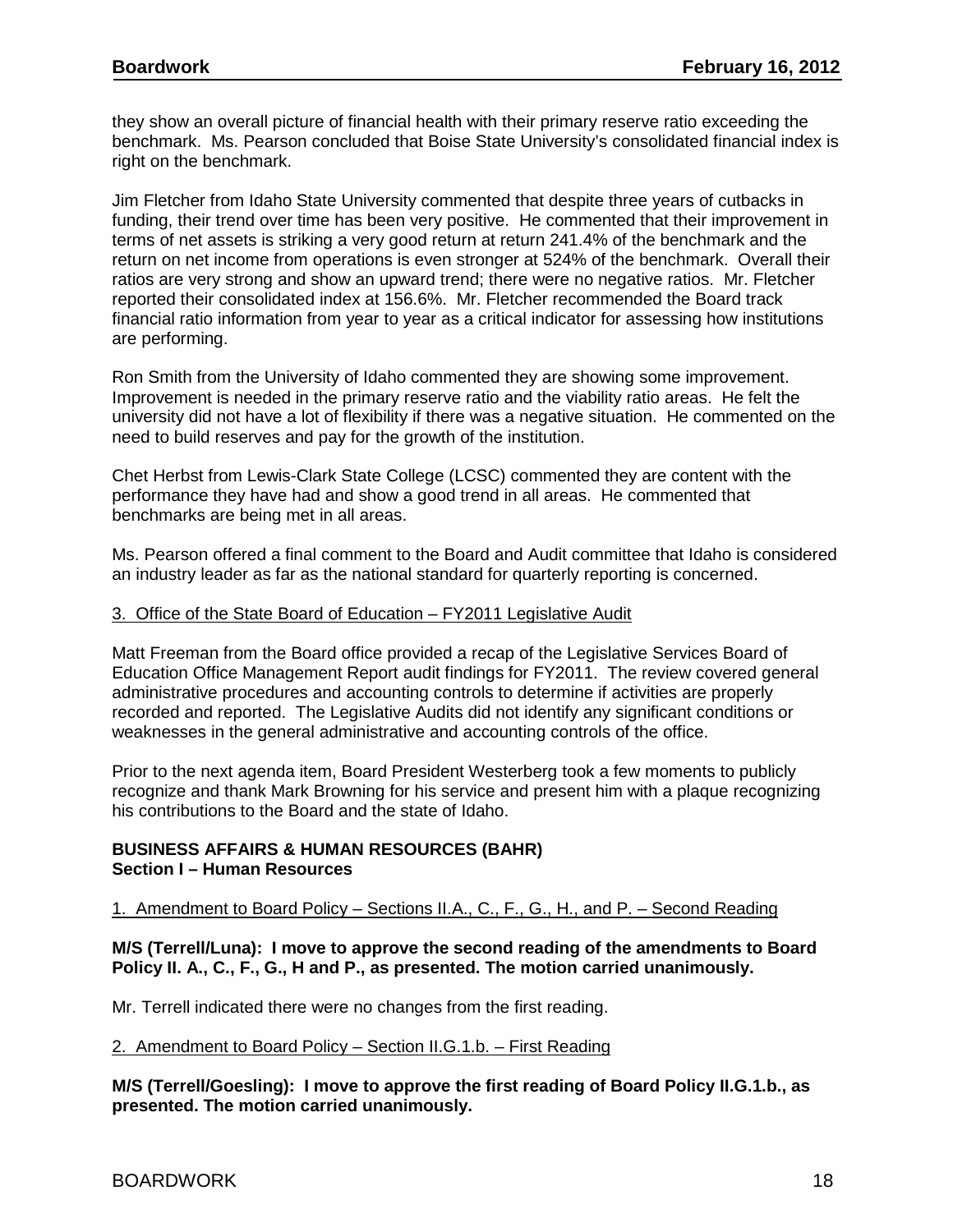Matt Freeman from the Board office provided some background on this item. This amendment to Board policy will allow institutional authority to offer multi-year contracts for non-tenure track faculty. This motion has some impact on the University of Idaho's approval of a five-year contract for a non-tenured faculty position. Mr. Freeman noted that based on current language in the event there was a need to have a contract in excess of three years, it would require the Board waive the policy. Mr. Soltman asked that in moving forward and as recommended by Mr. Freeman, additional language be included allowing longer contract periods with Board approval.

# 3. Amendments to Optional Retirement Plan Document

# **M/S (Terrell/Soltman): I move to approve the amendments to the Optional Retirement Plan document as presented in Attachment 1. The motion carried unanimously.**

Mr. Terrell indicated Staff has updated and defined the term plan administrator and made minor format changes as documented in the agenda materials provided to Board members. The proposed amendments will bring the Plan into compliance with the federal tax law.

# 4. Boise State University – Retirement Plan Revisions – Chris Peterson

**M/S (Terrell/Atchley): I move to approve the request by Boise State University to: adopt a new 401(a) base plan and 415(m) excess benefit plan; to amend the existing BSU 403(b) Base Plan and BSU 415(m) Excess Plan; and to authorize the Vice President for Finance and Administration to execute the necessary documents. The University is authorized to request an IRS private letter ruling or determination letter, as applicable, as the Board cannot guarantee the tax consequences of the Plans pending IRS action. The motion carried unanimously.**

Mr. Terrell summarized the requested changes arise out of a comprehensive review of Mr. Petersen's plans and are based on recommendations from Ice Miller. By adopting new plans and making the recommended amendments to existing plans, the University mitigates the risk of adverse findings in the event of an IRS audit. Once plans have been approved, the University will seek a private letter ruling from the IRS on the new 415(m) excess benefit plan. The Board's deputy attorney general and outside tax counsel worked closely with BSU counsel on the matter of Mr. Petersen's deferred compensation plans. The Board's tax counsel has reviewed the existing BSU 403(b) Base and 415(m) Excess plans (approved by the Board in November 2009) and believes there is little to no risk of an adverse finding by the IRS, but supports the University's decision to adopt new plans in an effort to ameliorate any concerns.

### 5. University of Idaho – Multi-Year Contract for Clinical Law Instructor and Associate Dean for Boise Programs

**M/S (Terrell/Soltman): I move to approve the request by the University of Idaho to approve a five year contract for clinical law instructor and Associate Dean for Boise Programs, Lee Dillion, and to authorize the University's Vice President for Finance and Administration to execute the contract in substantial conformance to the form submitted in Attachment 1. The motion carried unanimously.**

The proposal is for the renewal of the Board-approved multi-year contract pursuant to ABA Accreditation Requirement for the College of Law. This is a five year contract for an associate dean position at the University of Idaho's College of Law.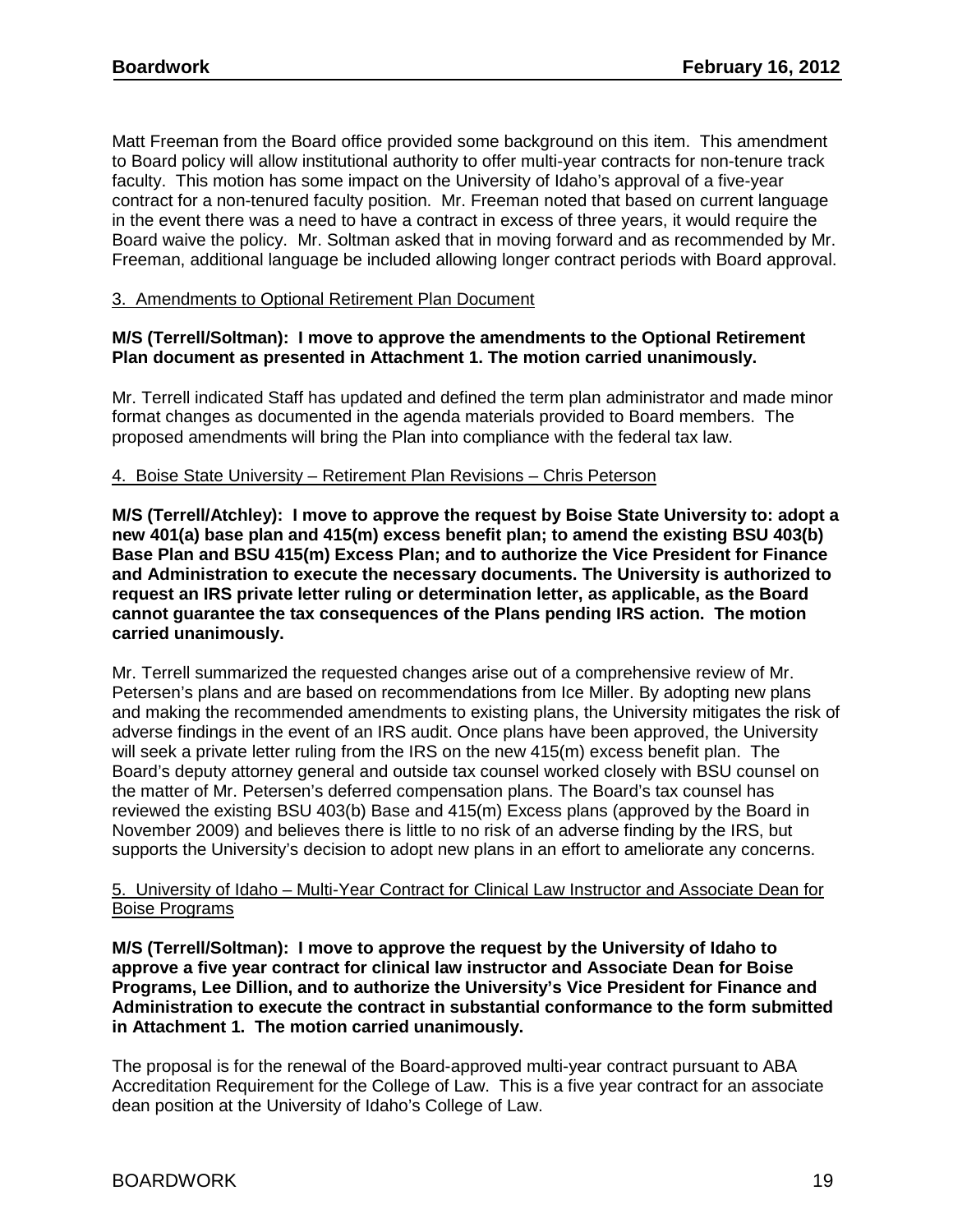# 6. Boise State University – Athletic Director Contract

**M/S (Terrell/Goesling): I move to approve the request by Boise State University to enter into a new multiyear Employment Agreement with Mark Coyle, Athletic Director, for a term commencing January 1, 2012 and terminating December 31, 2016, in substantial conformance to the agreement submitted to the Board as Attachment 1. The motion carried unanimously.**

Mr. Terrell indicated Boise State University is requesting approval of a multi-year contract for a new Athletic Director. Mark Coyle has been offered the position of Athletic Director at Boise State University. Mr. Coyle comes to Boise State from the successful collegiate program at the University of Kentucky.

Dr. Goesling expressed his appreciation in the efforts of BSU during this hiring process.

# **BUSINESS AFFAIRS & HUMAN RESOURCES (BAHR) Section II – Finance**

1. Amendment to Board Policy – Sections V.B., D. and V. – Second Reading

**M/S (Terrell/Soltman): I move to approve the second reading of Board Policy V.B., D., and V., as presented.** 

**Substitute Motion: M/S (Terrell/Lewis): I move to hold this item for a second reading and meet with financial Vice Presidents and Rod Lewis. The motion passed by unanimous consent.**

Mr. Terrell indicated there were no changes from the first reading.

Mr. Lewis expressed concern about altering or removing certain reporting standards related to this policy.

Mr. Freeman indicated there was discussion about this item in a Financial VP meeting and the reports that were decided upon to be removed were identified as unnecessary, duplicative or discretionary.

After discussion on the item, an alternative motion was presented to return the item to BAHR for review before the second reading in terms of the adequacy of the reports themselves.

Mr. Lewis commented that he did not need to give his input on the item, that he was comfortable about its review by BAHR.

### 2. Amendment to Board Policy – Sections V.F., and K. – Second Reading

**M/S (Terrell/Soltman): I move to approve the second reading of the amendment to Board Policy V.F., Bonds and Other Indebtedness and V.K. Construction Projects, as presented.**

**Substitute motion: M/S (Lewis/Soltman): I move to approve the second reading of the amendment to Board Policy V.F., Bonds and Other Indebtedness and V.K. Construction Projects, as presented, with the deletion of the sentence at the end of paragraph iii.c.**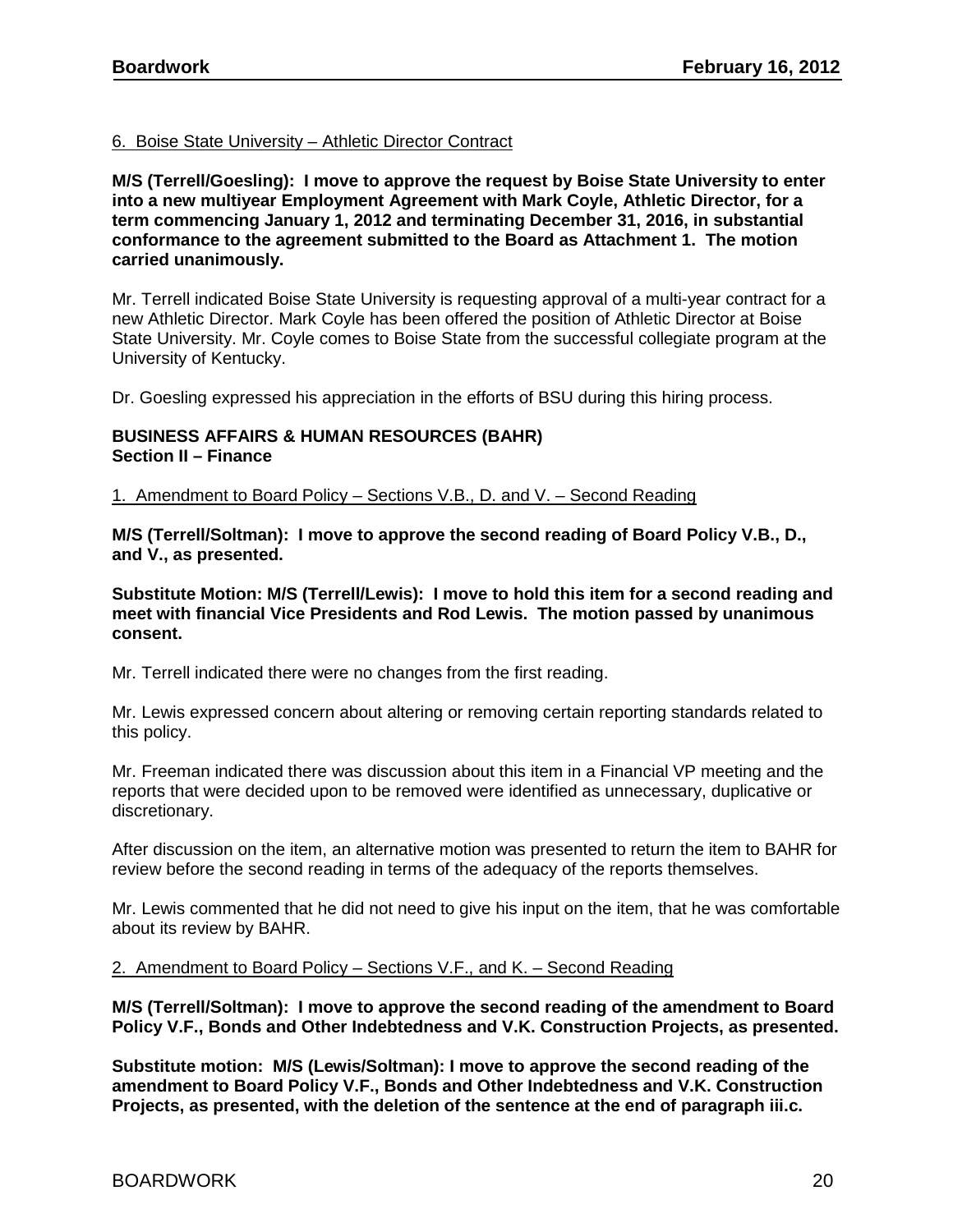# **The motion carried unanimously.** Mr. Terrell abstained from voting.

Mr. Terrell indicated the revised policies will provide clarity in terms of the Board's expectations and preferred process for submitting requests for major capital project approval.

Mr. Lewis asked which version is the second reading. Mr. Freeman clarified that what is in the agenda is the second reading and does not reflect the edits provided by Mr. Lewis.

Mr. Westerberg suggested holding the item until the edits by Mr. Lewis could be reviewed by other Board members. Through unanimous consent they agreed to handout the edited material so it could be voted on after the break during this meeting.

Dr. Goesling expressed concern about whether the institutions have seen the edits and been given the opportunity to offer comments. Mr. Freeman clarified that they have seen the material and offered comments.

Later during the Board meeting, this item was revisited. After further discussion, a substitute motion was offered by Mr. Lewis.

Dr. Rush and Mr. Terrell complimented Matt Freeman in his efforts in these policy revisions.

3. Amendment to Board Policy – Sections V.C. – First Reading

### **M/S (Terrell/Atchley): I move to approve the first reading of proposed amendments to Board Policy V.C., as presented in Attachment 1. The motion carried unanimously.**

Mr. Terrell indicated Staff recommends amending the policy to remove the provision with respect to spending authority because the provision has already been granted by the Legislature. The recommendation is to incorporate Idaho Code by reference with respect to non-cognizable funds.

# 4. Amendment to Board Policy – Sections V.N. – First Reading

#### **M/S (Terrell/Atchley): I move to approve the first reading of proposed amendments to Board Policy Section V.N., as presented in Attachment 1. The motion carried unanimously.**

Mr. Terrell asked Mr. Freeman for an update on this amendment. Mr. Freeman summarized updating this Board policy will clarify and streamline approval and reporting requirements, which benefits staff for the Board and the institutions. Similarly, revising the indirect cost recovery policy will help facilitate grants management at the institutions and agencies.

Mr. Freeman commented that this policy on grants and contracts has had the dollar thresholds updated for purposes of reporting requirements. It has also had terminology clearly defined and used consistently throughout the policy. Additionally, the provisions have been updated on when an institution can waive indirect cost recovery rates and when that needs to be reported to the Board.

Mr. Freeman pointed out an item of interest also found in staff comments regarding a one sentence policy on no-compete. He indicated questions have arisen from the institutions on what the scope of that policy is. Mr. Freeman suggested that should the Board want to maintain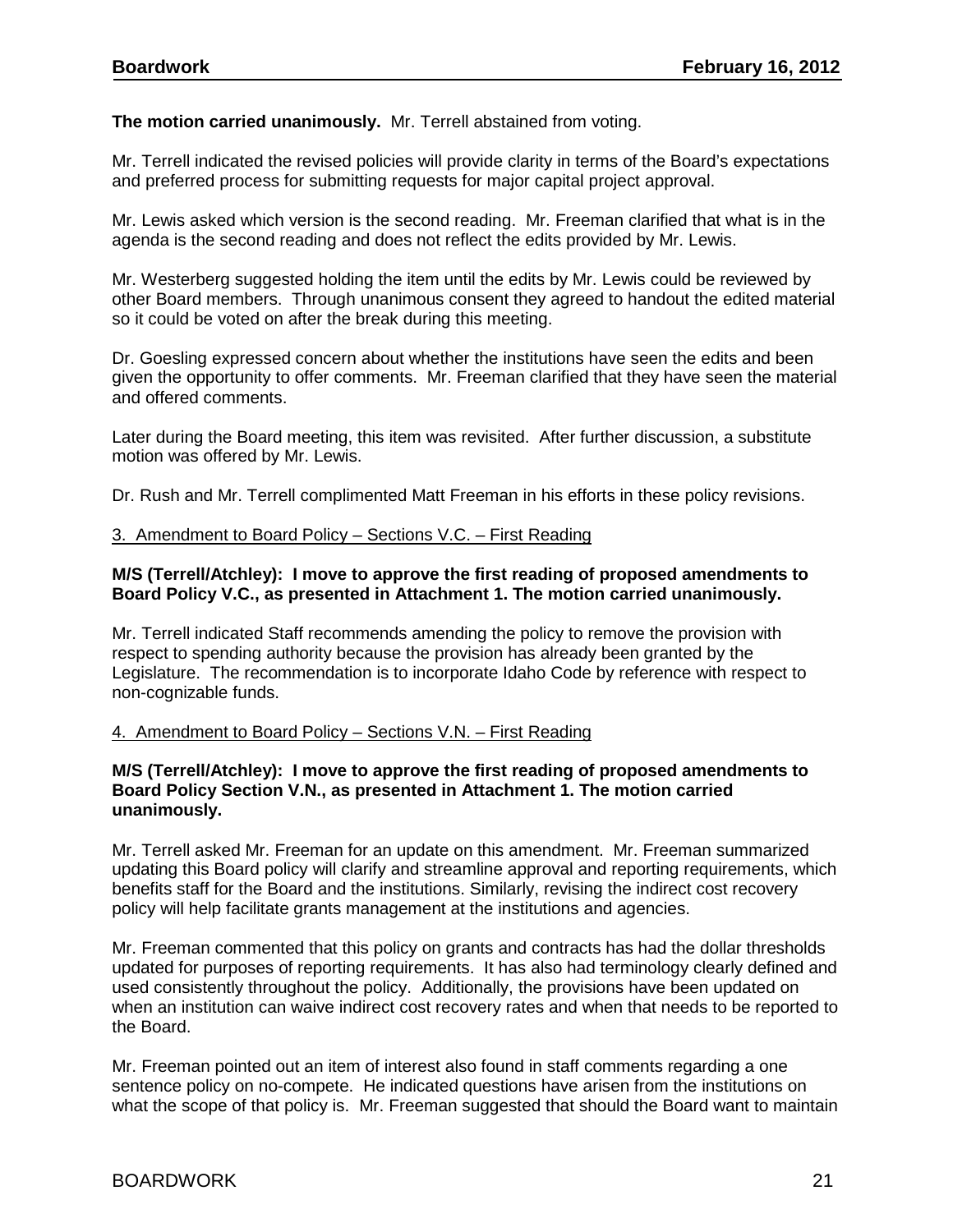a no-compete position, it may want to consider providing more details of the scope and intent of the policy.

President Westerberg recommended the BAHR committee make revisions to clarify the policy for the second reading. Mr. Freeman commented that the change would be quite material and require Board member feedback.

### 5. Amendment to Board Policy – Sections V.R. – First Reading

**M/S (Terrell/Lewis): I move to approve the first reading of proposed amendments to Board Policy Section V.R.3.a.iv. Professional Fees, and Section V.R.3.a.v., Self-Support Certificate and Program Fees, as presented in Attachment 1. The motion carried unanimously.**

Mr. Terrell commented the proposed revisions establish a clear process for program approval, reporting of fees and financial auditing. Additionally, the revisions specify that self-support academic programs pay an overhead/administrative charge to offset indirect expenses incurred by the program.

Mr. Freeman provided some background on this item, stating that the Board office had considerable inquiries on what programs are eligible for self support fees. One of the efforts of this policy change is to clarify when and how and institution can apply for self support fees and what programs could be eligible. Additionally, Mr. Freeman indicated that staff and institutions have found that the policy on professional fees and self support fees lacked clarity, therefore the policy on professional fees was revised at the same time. The intent was to differentiate and clarify differences between professional fees and self support fees. Mr. Freeman briefly outlined the changes for the Board members.

Mr. Westerberg commented he agrees with the changes made to the self support program.

Mr. Lewis commented the self support language is helpful. He had a question on why the word "academic" was included and what meaning was attached to it. Secondly Mr. Lewis questioned in V.1.a., regarding program approval guidelines, if III.G. leads to III.Z. Mr. Lewis also commented in the new language a requirement was removed where the students in the selfsupport program pay a fee for the entire program and not on a course-by-course basis. Mr. Lewis asked why that language was removed.

Mr. Freeman stated he inserted the word "academic" because for the technical colleges and programs, the appropriation that PTE receives covers the full cost of instruction. I.e., it is already supported by state appropriation and self support fees should only incorporate academic programs. Mr. Freeman commented to Mr. Lewis' second question, that III.G. does lead to III.Z. In answering Mr. Lewis' third question, Mr. Freeman commented that the language was removed because it narrows access to the program.

#### 6. Intercollegiate Athletics – Gender Equity Report

Mr. Terrell commented that the Audit committee was asked by the BAHR committee to look into matters related to gender equity plans and funding at the institutions. The committee conducted several interviews and engaged the external and internal auditors to make supplementary investigations. The committee directed staff to prepare a report summarizing the findings and recommendations. The report was reviewed and finalized by the committee. The Committee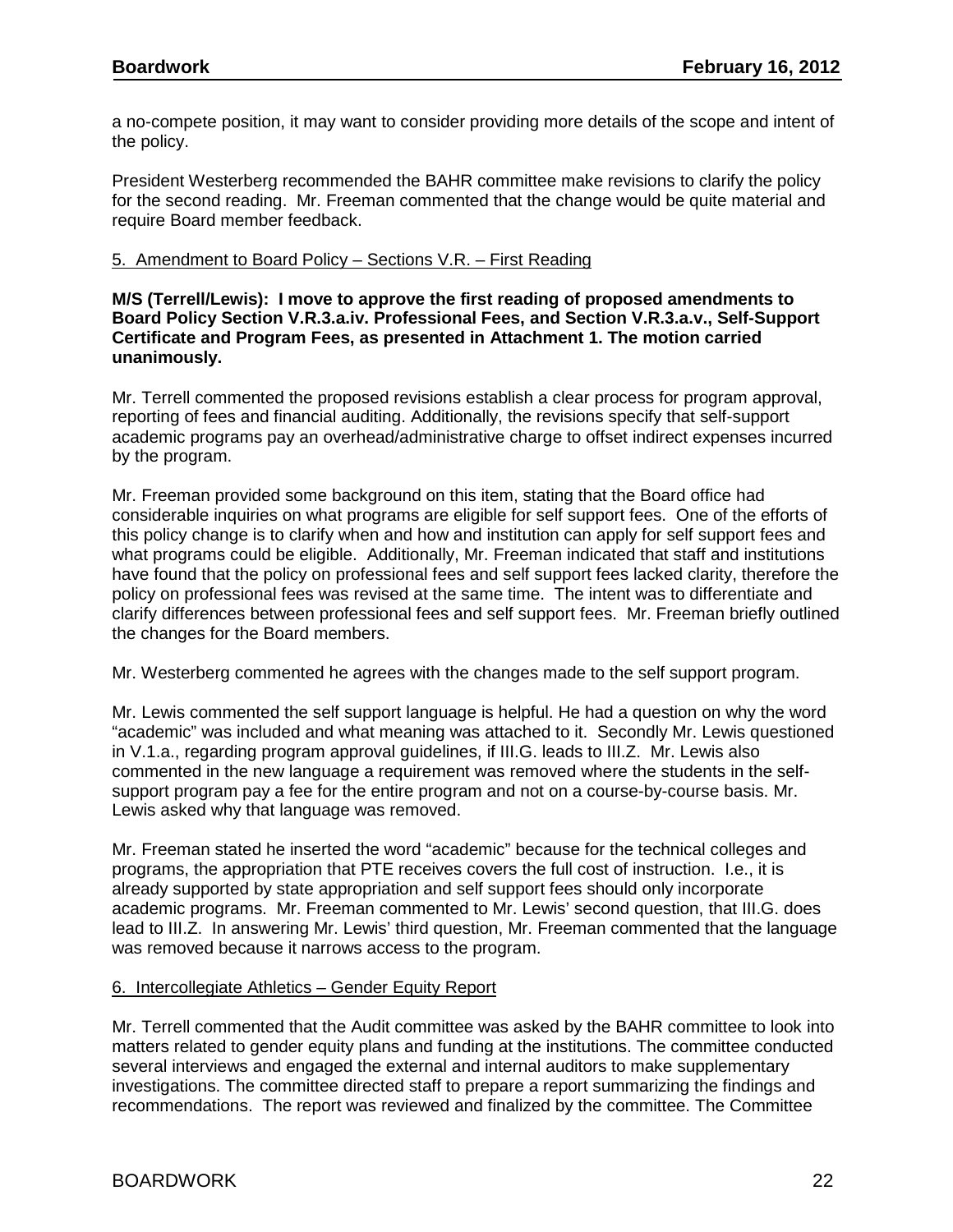directed staff to place the gender equity report on the December Board agenda and to allow the full Board to decide if further institution-level discussions are necessary. One important finding from the investigation is the need for institutions to be open and transparent with the Board, especially when there are questions related to Board policy or intent. When Board staff cannot provide a definitive answer regarding Board policy or intent, staff and the institution should direct their questions to the respective committee or the full Board. Other recommendations in the report include the need to clarify Board policy in regard to athletics funding sources, limits and gender equity. A proposed policy for first reading is being brought forth as a separate agenda item.

Ms. Atchley commented the Athletic committee discussed some recommendations which are incorporated into the policy. She commented that the Athletic committee is not necessarily in agreement on all the details and would like additional comment from Board members as to the direction the Athletic committee should go in this policy.

Mr. Lewis commented that the Audit committee spent a fair amount of time working through this item. He expressed concern that there is confusion between Board intent and policy as originally written and is open to different interpretations.

### 7. Amendments to Board Policy Section III.T.

**President Westerberg asked for unanimous consent to return the item to BAHR for consideration and work to be brought forth at a later time to the Board. President Westerberg clarified that the BAHR Committee should have the lead on this item but receive input from the Athletics Committee.** 

Ms Atchley commented on behalf of the Athletic committee. She indicated the changes to this policy will provide the Board, institutions, and staff clearer understanding of the source of athletics revenues, greater oversight by the Board, and a method to show how the institutions are addressing compliance with Title IX.

Ms. Atchley stated one of the things needing clarification is the use of gender equity funds. The Board has defined gender equity, but the Athletic committee feels it needs more input from the Board regarding the use of gender equity funds with regard to funding new programs or existing programs at a higher level.

Ms. Atchley indicated the second change has been made in the funding formula and asked Mr. Freeman for further clarification. Mr. Freeman offered further clarification that the intent of the changes to this policy is to clearly define the terms of the source of funds for athletics, define the term gender equity which was not in the current policy, and to clarify the reporting requirements. The changes to this policy will also adjust the funding formula in place when athletic limits are approved by the Board in February.

Mr. Terrell clarified that the Board needs to comment on this item, particularly how athletics and academia are funded, over the next two months to be ready in February when the FY 2013 budgets are determined.

Mr. Lewis suggested funding for new programs as one option to consider.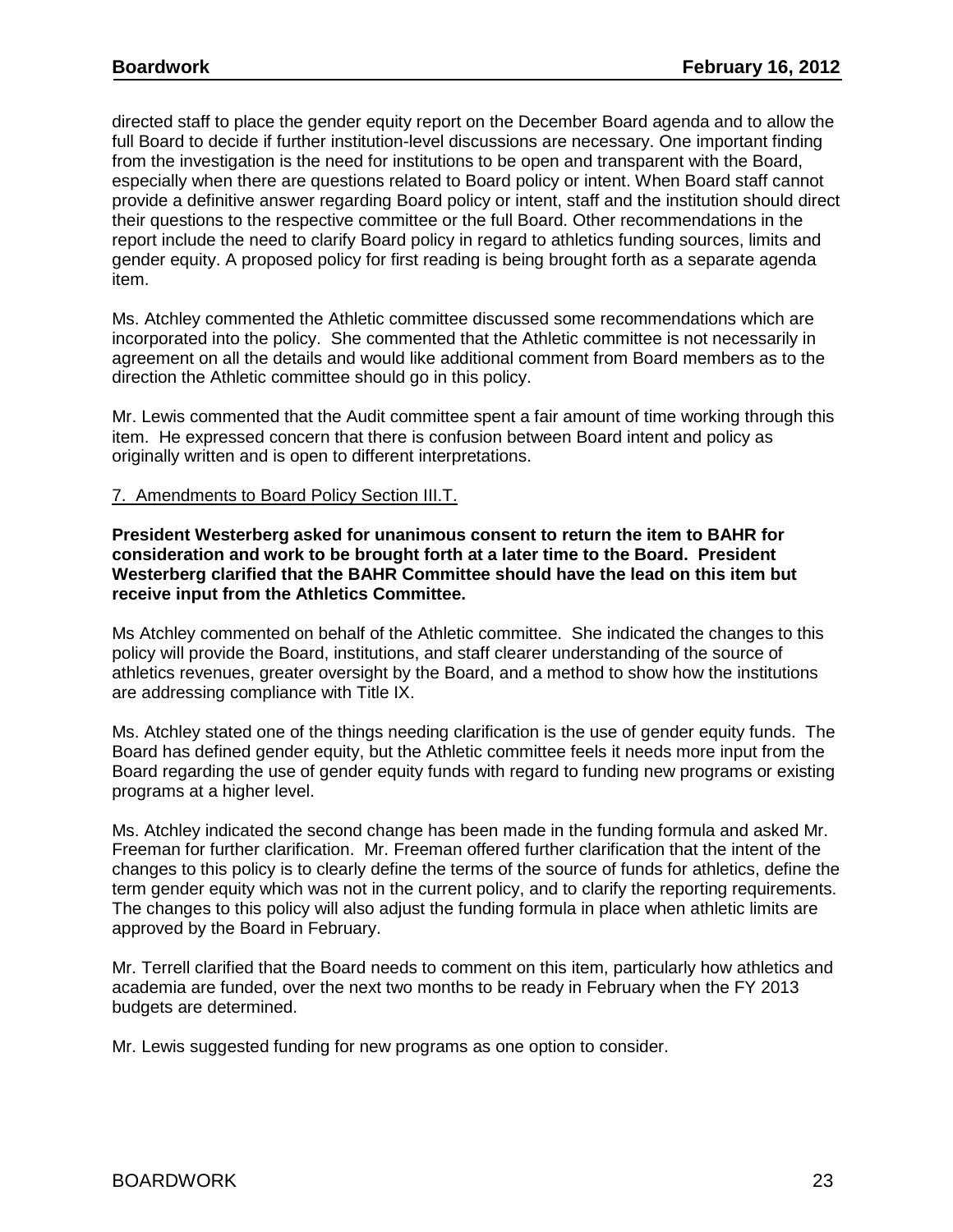Ms. Atchley is not convinced that the gender equity we currently have is equitable at this point and commented there has been much discussion on the matter, but a conclusion has not come of it yet. Mr. Terrell asked the VPs of Finance to come back to the Board with a report on gender equity funding.

Mr. Westerberg stated that setting the base is the main issue. Mr. Soltman said under Title IX a base line must have been established, and he recommended reviewing the starting point and working forward from it to see where it has come from. Ms. Atchley commented there are a lot of components that make this a complex issue.

Jim Fletcher from Idaho State University commented that they understand the purpose of the gender equity policy and they have significant concerns about gender equity funding. He recommended the Board allow each institution to come forward with a strategic plan regarding gender equity, outlining specific needs and requirements. Then, the Board could adjust the funding accordingly. Mr. Fletcher felt in doing so, the institutions could identify what their gender equity requirements truly are and also enable the Board to have appropriate control on funding.

Ms. Pearson from BSU commented they feel the institutions should not necessarily fund their gender equity the same given different circumstances for each institution. Ron Smith from the University of Idaho agreed and remarked how each institution has challenges based on where they are located. Chet Herbst from LCSC commented student athletic programs are a legitimate use for general fund dollars.

Mr. Terrell would like to see what the costs are per student in gender equity and asked each of the institutions to sit down together to compile this information.

Mr. Lewis suggested this issue go to the BAHR committee and perhaps the Athletics committee to establish a base line and formula for gender equity.

Pres Westerberg asked the institutions to be prepared to discuss their plans on the gender equity issue in the future.

Mr. Lewis offered comment that athletics should be funding itself; that athletics should not be funded with academic dollars.

#### 8. FY 2011 College and Universities' Net Asset Balances

Mr. Terrell introduced this item. Boise State University, Idaho State University, University of Idaho and Lewis-Clark State College provided a brief analysis of their unrestricted net assets.

Mr. Fletcher from Idaho State University commented net asset balances continue to show improvement. They have a total of over \$12 million in the unrestricted assets pool. This reflects the strong performance in operating surplus this year and a continued trend of improvement. They are over the minimum requirement set by the Board and currently are at 5.9%. Even though they are over the minimum, they are not where they could be and there is still a need to have ample reserves.

Ms. Pearson reported unrestricted net asset balances for BSU are over \$93 million. Designated funds are at nearly \$24,500,000 and unallocated funds are at \$7.477 million which is up from where it was last year. The goal is to get up to 5% in unallocated funds.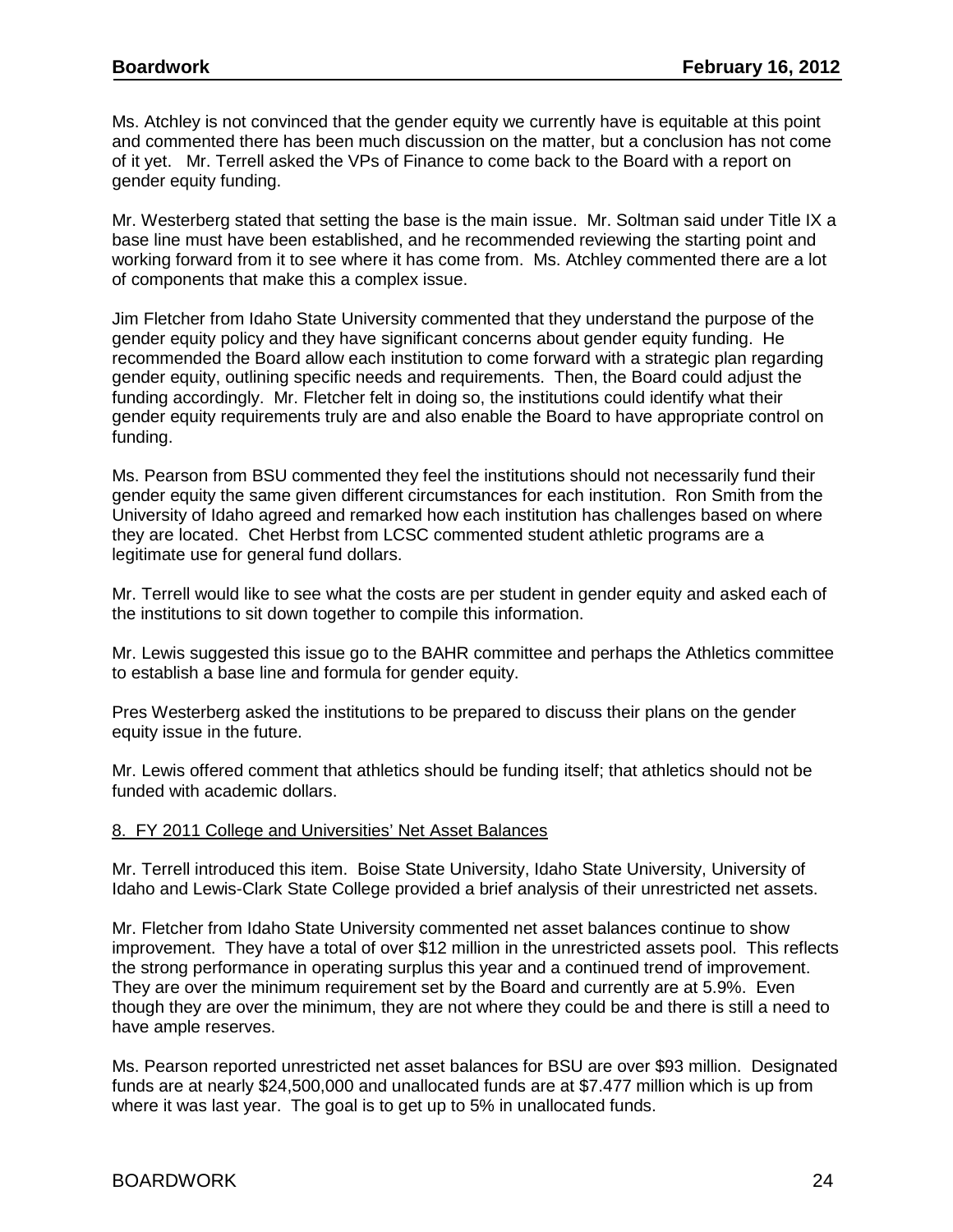Mr. Edmunds asked if each institution have the same criteria in each category. Mr. Freeman clarified that the categories and subcategories for each institution are uniform. The "other" category may contain differing items however.

Ron Smith from the University of Idaho commented their balance report shows unrestricted net assets of about \$20 million dollars. Their unallocated reserves are about \$5.5 million. Mr. Smith commented on the need to increase that amount.

Ms. Atchley asked if they have plans to increase the unrestricted available funds. Mr. Smith commented that they do have plans to increase those funds and it is a priority to get that number up.

Mr. Herbst commented for LCSC that they currently show \$16.9 million in unrestricted net assets. He stated they are satisfied with this amount given the current economic climate but realize the importance of growing reserves. He further commented the college has made a concerted effort to not raise student tuition while they build up their reserves.

Mr. Westerberg and Mr. Terrell commented they are satisfied with the reports and that the institutions have made progress building their reserves and determining the best ways to accomplish that.

# 9. Boise State University – Bronco Stadium Expansion Project – Phase I, Football Complex

### **M/S (Terrell/Edmunds): I move to approve the request by Boise State University to proceed with construction of the football complex for a total project cost not to exceed \$22 million. The motion carried unanimously.**

Mr. Terrell introduced this item. In the agenda materials, Boise State University provided a report on Phase 1 of the Bronco Stadium Expansion Project.

Total project costs are estimated at \$22 million, with approximately \$15 million to be financed with 30 year bond proceeds. This would bring BSU's projected debt service up to just over 6% of operating budget. In recent years, the Board has informally considered 8% as a debt service ceiling. Based on conservative assumptions, annual bond service payments would be almost \$1.1 million for the term of the bond. The financial pro-forma shows positive project cash flow from inception.

Staff notes that on November 7, 2011 the Board of Directors of the J.A. and Kathryn Albertson Foundation announced a \$3 million grant to the Boise State University Foundation. The grant establishes a partnership between the Foundation and Boise State's intercollegiate athletics program. Funding will be used to expand the football athletic complex, create an academic center within the complex, and continue the Foundation's Go On awareness campaign in conjunction with Boise State Athletics.

# 10. Boise State University – Bronco Stadium Bleacher Upgrades

**M/S (Terrell/Edmunds): I move to approve the request by Boise State University to increase the scope and budget of the Dona Larsen Park project to include the procurement and installation of new Bronco Stadium Bleacher seating at a cost not to exceed \$3.1 million for a total revised project cost of \$9.1 million. The motion carried**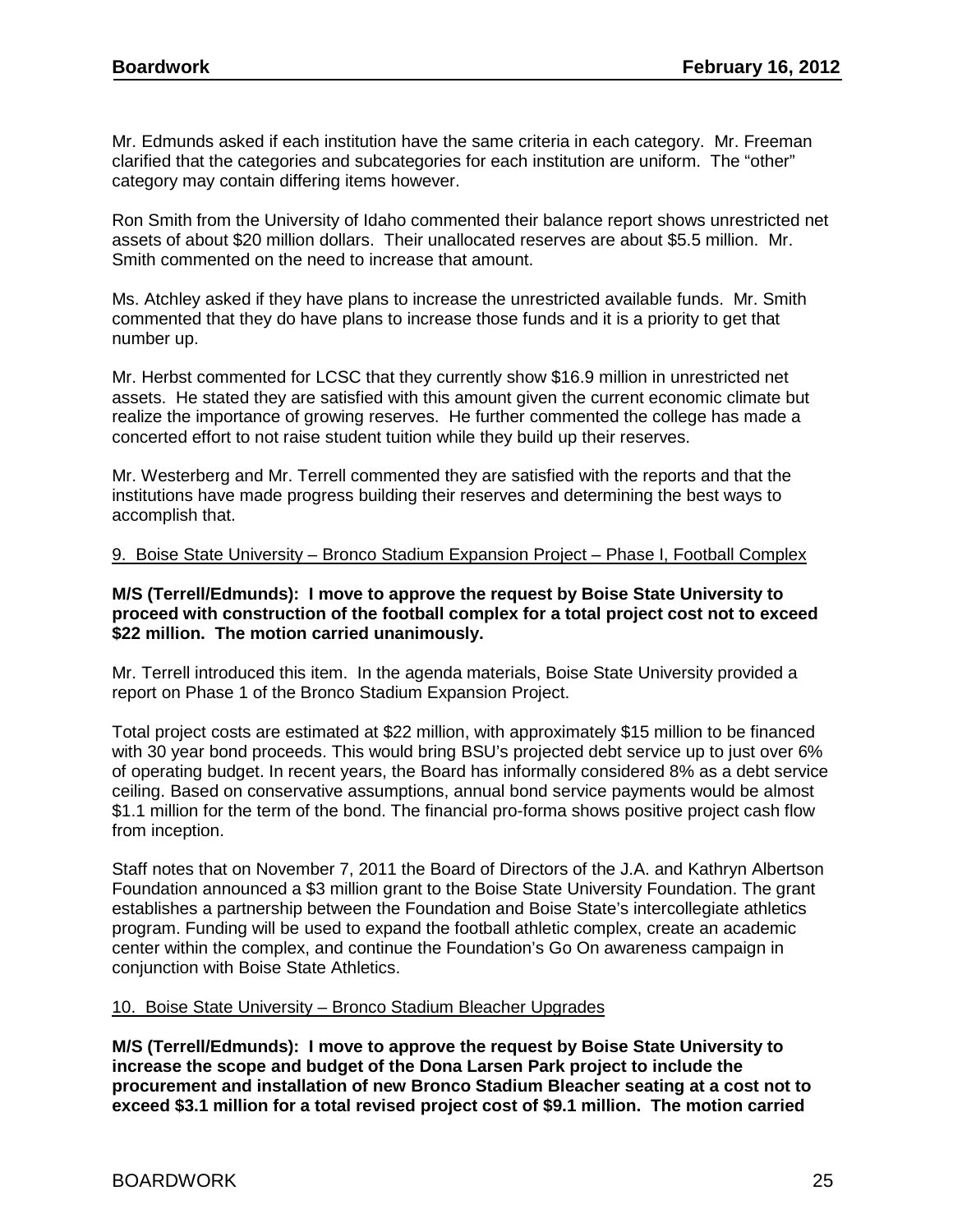# **unanimously.**

Mr. Terrell introduced this item. In the agenda materials, Boise State University provided a report on the Donna Larsen Park upgrade and expansion of Bronco Stadium Bleachers.

The cost of the new bleachers is estimated at \$3.1M and is based upon an estimate provided by the Dona Larsen Park design-build contractor, McAlvain Construction. The current project budget for Dona Larsen Park is \$6M. To provide the necessary funds for the new and additional Bronco Stadium bleacher seating, the project budget will increase to \$9.1M. The source of funds for the budget increase is outlined below and includes the use of central university reserves as an internal loan to Athletics to be repaid with interest, through the additional ticket sales revenue from the additional 3,300 seats. Current project funding sources include: Private Gifts \$6,000,000 University Central Reserves \$3,100,000\* Total \$9,100,000 \*Boise State University will provide the remaining funds needed for this project from central reserves via an internal loan to the Athletic Department to be re-paid with interest at approximately 4.5% in a 3- 5 year time period from the new revenue generated from the additional 3,300 stadium seats. Boise State University (BSU) has performed an analysis to examine the financial viability of investing \$3.1M for 3,300 new bleachers. At 100% occupancy, the investment is recouped in 3.5 years. At 85% occupancy, repayment occurs within 4.5 years.

11. Boise State University – Enterprise System Roadmap - Human Capital Management & Finance Services Agreements

**M/S (Terrell/Atchley): I move to approve the request by Boise State University to approve the agreement with CIBER for the Human Capital Management system upgrade consulting services in conjunction with the Enterprise System Roadmap project for a total cost not to exceed \$1.72 million. The motion carried unanimously.**

**M/S (Terrell/Soltman): I move to approve the request by Boise State University to approve the agreement with CIBER for the Finance system upgrade consulting services in conjunction with the Enterprise System Roadmap project for a total cost not to exceed \$1.74 million. The motion carried unanimously.**

Mr. Terrell introduced this item. In the agenda materials, a summary was provided for the Board members. At the Board's April 2011 meeting, BSU brought forward an information item putting the Board on notice that it would be requesting approval for various enterprise resource planning system expenditures at future Board meetings. This agenda item is the fourth such request for the Board's consideration. This request is for approval for BSU to engage a technical consultant in support of the Enterprise Roadmap project as it relates to HR and finance system upgrades. Total cost for the Enterprise System Roadmap project is estimated at \$12M over four to five years. Staff comments in April were that where applicable BSU should ensure that each phase of this project supports, or at a minimum does not conflict with, the Board's ongoing work towards development of the postsecondary piece of a statewide longitudinal data system. This recommendation still stands.

# 12. University of Idaho – Delta Zeta Ground Lease

**M/S (Terrell/Soltman): I move to approve the proposed ground lease between the University of Idaho Board of Regents and Delta Zeta Sorority and to authorize the University's Vice President for Finance and Administration to execute that ground lease in substantial conformance to the form submitted in Attachment 1. The motion carried**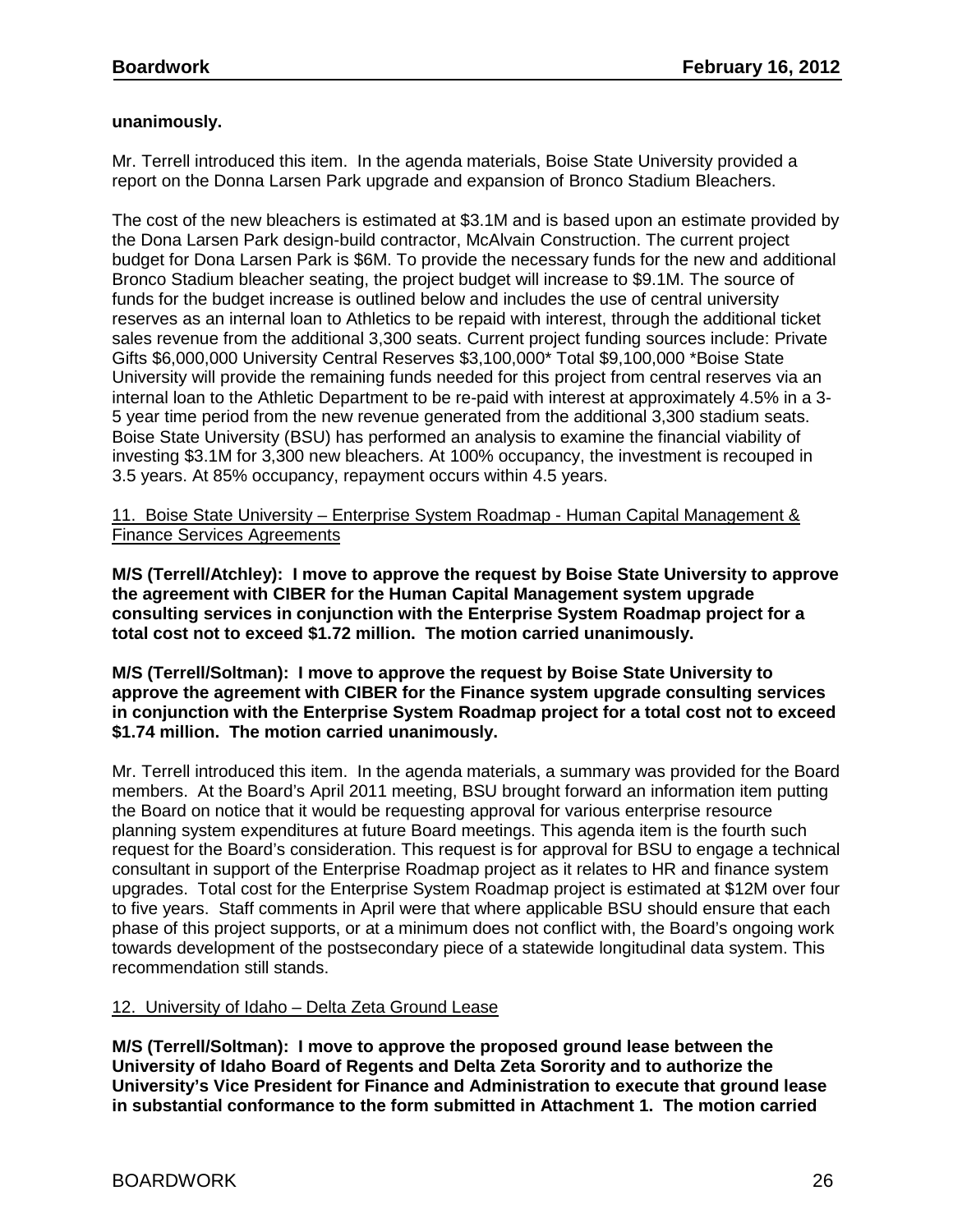### **unanimously.**

Mr. Terrell introduced this item. In the agenda materials, a summary was provided for the Board members. Summarily, no new financial costs will be imposed on the university by this lease, beyond lost revenue from the parking lot. Net annual revenue from the parking lot is currently about \$2,400. The lease agreement provides that the initial term of the lease is for 40 years with an option to renew for an additional 40 years. The lease payment for the initial term is one lump sum payment of \$150,000 which equates to \$3,750 per year. The lease agreement further provides that rent for the renewal term would be \$2,500 per year. Staff observes that the rent payment during the renewal term would be de minimis when discounted for inflation 40 years hence.

# **DEPARTMENT OF EDUCATION AGENDA**

During the meeting, this item was moved up from the original agenda ahead of the IRSA materials.

# 1. Superintendent's Update

Superintendent Tom Luna presented an update to the State Board of Education on the State Department of Education. A presentation from Boise State University by Patrick Lowenthal, Instructional Designer, on "High Quality Online Learning" was originally scheduled, but in consideration of time, it was rescheduled for the next Board meeting.

Mr. Luna provided an update on the Students Come First Technology Task Force, commenting that the 38 member committee will hold a meeting next week. Mr. Luna will share the recommendations and outcomes from that meeting at the next Board meeting.

Mr. Luna provided an update on the No Child Left Behind waiver timeline. He shared an overview with the Board members and encouraged Board members who have questions or comments to act quickly given the fast timeline. Of particular interest, the comment period begins January 9, 2012. The document will require Board approval by February 15, 2012. The federal deadline for the waiver is February 21, 2012.

# 2. Amend Temporary/Pending Rule – Docket 08-0203-1001

#### **M/S (Luna/Lewis): I move to approve the Mullan School District's trustee boundary rezoning proposal, as submitted. The motion carried unanimously.**

This item was presented by Superintendent Luna to approve the Mullan School District's resubmitted Trustee Boundary Rezoning Plan as required by Idaho Statute and the 2010 Census Data. The Mullan School District is the final Idaho school district whose Trustee Boundary Rezoning Plan has not been approved. The plan submitted in time for this Board meeting meets the criteria outlined at the April 2011 State Board Meeting and is brought before the state Board for approval.

# **INSTRUCTION, RESEARCH, AND STUDENT AFFAIRS (IRSA)**

1. Proposal for the Complete College Idaho Plan

**M/S (Edmunds/Soltman): I move to approve the framework for Complete College Idaho:**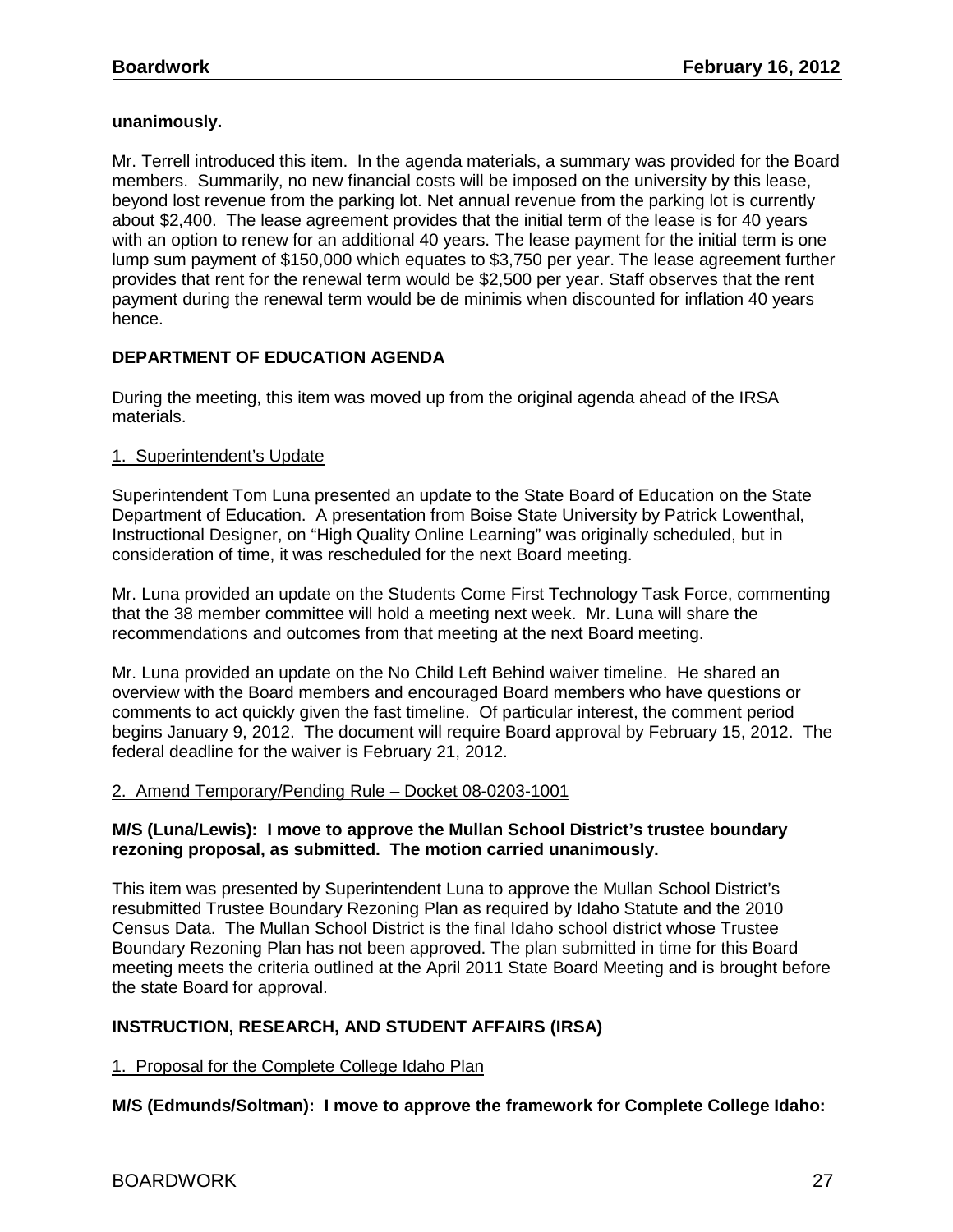## **A Plan for Growing Talent to Fuel Innovation and Economic Growth in the Gem State, direct the IRSA Committee to obtain stakeholder feedback and buy-in, and bring back the plan for approval at the June 2012 Board meeting. The motion carried unanimously.**

Mr. Edmunds introduced Selena Grace from the Board office to present this item with the assistance of Jessica Piper, also from the Board office. The Complete College Idaho Plan proposes focus on improving educational attainment in a way that is responsive to the needs of business and those who will hire the workforce of the future. Increasing the educational attainment of Idahoans will better prepare them for future job requirements. It has the potential to attract out-of-state businesses to Idaho, thus positively impacting Idaho's future economic development. Ms. Grace commented from this plan we can build a system in which our students graduate with the knowledge and skills that maximize their potential for success in the workforce while providing business with the necessary talent needed to thrive. The proposed strategies in this plan will aid in meeting the goal that 60% of Idahoans age 25-34 have a college degree or credential of value by 2020.

Ms. Grace commented that the timeline is an aggressive one and in June they propose to bring a proposed plan for the Board to approve.

Mr. Edmunds suggested the need to formalize the group and suggested IRSA would be responsible for forming the group and taking responsibility for pursuing its progress. Mr. Edmunds recommended the directives be aligned and reconciled with the Albertson's Foundation group.

### 2. Boise State University – Approval of Full Proposal: Doctor of Philosophy (Ph.D.) in Materials Science and Engineering

# **M/S (Edmunds/Goesling): A motion to approve the request by Boise State University to offer a Doctor of Philosophy in Biomolecular Sciences in Materials and Science and Engineering. The motion carried unanimously; Mr. Lewis abstained from voting.**

Boise State University received a donation from the Micron Foundation in the amount of \$12,910,000 that will support the development of a new Ph.D. in Materials Science and Engineering (MSE). The gift from the Micron Foundation, however, is contingent upon the Board formally approving the establishment of the proposed MSE program. In the agenda materials, Attachment 1 depicts new funding for the proposed Ph.D. program. Table 1 differs from the budget table in the full proposal in that Table 1 spreads the Micron donation over four years instead of three, and it depicts the budget for five years instead of three. The "University Total" in FY16 represents the ongoing funding that the university will need to allocate to the new program. Table 2 depicts the planned disbursements of the gift from Micron. Note that the disbursements occur over three years in amounts greater than expenditures attributed to the Micron gift. The resulting funds will be carried forward until in FY2015 they total \$3,063,667. That amount of expenditures is attributed in FY15 to the Micron gift.

# 3. Higher Education Research Council Appointments

**M/S (Edmunds/Terrell): I move to appoint Peter Midgley to the Higher Education Research Council for a three-year term; effective immediately, expiring December 2014. The motion carried unanimously.**

Tracie Bent from the Board office introduced this item. Due to the pending changes to Board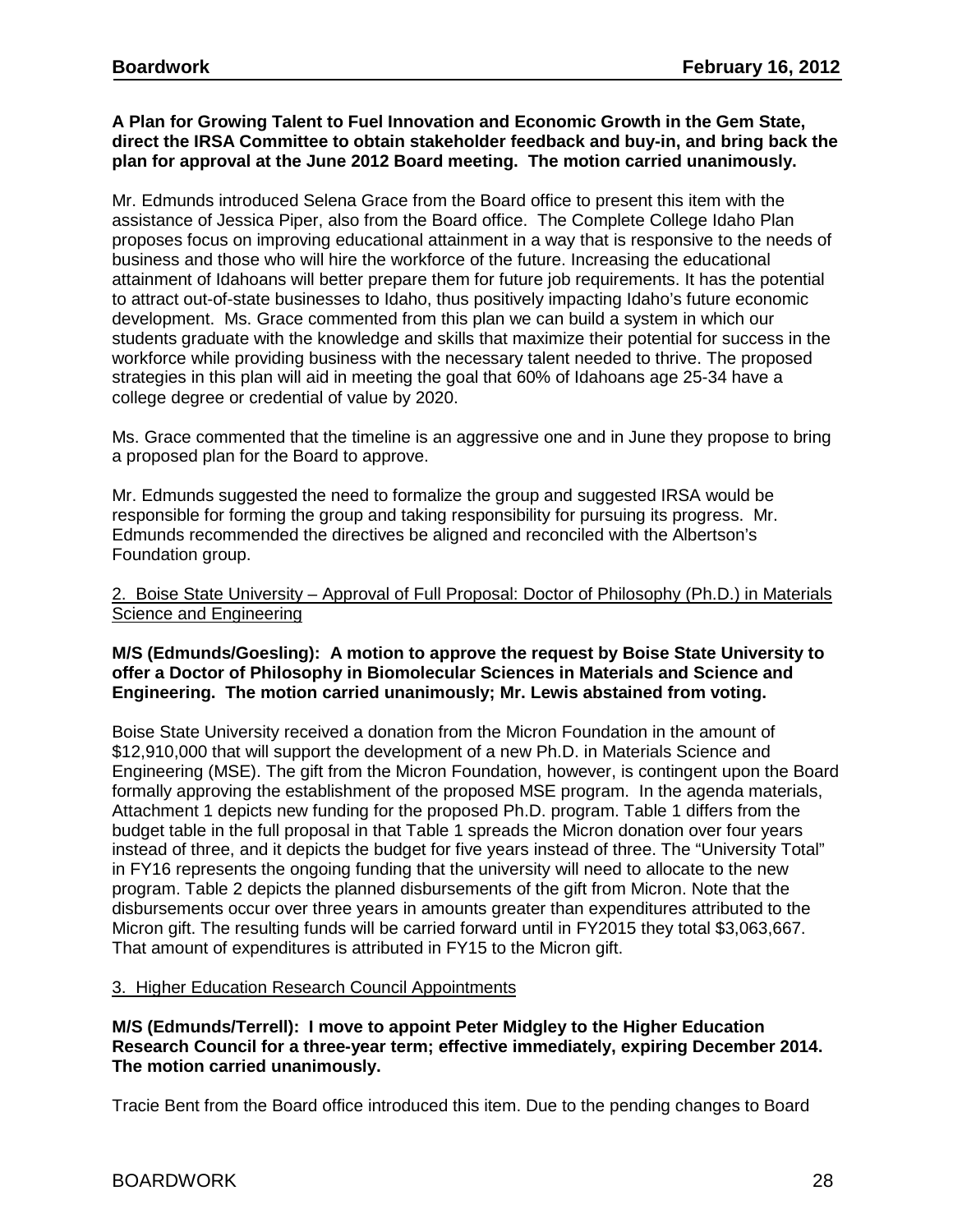Policy III.W., Higher Education Research, the appointment of the vacant position was held open. The Board approved the second reading of Board Policy III.W. during the October 2011 Board meeting. Members of the HERC council solicited names for the position and has forwarded Peter Midgley's name to the Board for consideration. Mr. Midgley would serve a three year term effective immediately.

### 4. Statewide Strategic Plan for Higher Education Research

### **M/S (Edmunds/Terrell): I move to approve the Statewide Strategic Plan for Higher Education Research as submitted. The motion carried unanimously.**

Mr. Edmunds introduced this item. A summary was provided for the Board members in the agenda materials. The Vice Presidents of Research from the University of Idaho, Boise State University and Idaho State University were charged with developing a Statewide Strategic Plan for Research. The Research Plan has been completed and was submitted to the Higher Education Research Council (HERC) for review and approval at their November 16, 2011 meeting. HERC has accepted the Statewide Strategic Plan for Higher Education Research and is presenting it to the Board for approval.

Investing in the state's unique research expertise and strengths could lead to new advances and opportunities for economic growth and enhance Idaho's reputation as a national and international leader in excellence and innovation. The plan will be monitored annually and updated as needed. The Higher Education Research Council will report to the Board annually on the progress made toward meeting the plans goals and objectives. Board staff has reviewed the plan and recommends approval.

# 5. Online Course Governance

Mr. Edmunds introduced this item and commented that the Albertson's Foundation has put up all of the money so far for the Idaho Education Network (IEN). Superintendent Luna clarified the details about where money has come from stating that \$3 million has come from Federal stimulus dollars and the Albertson's Foundation match equated to \$6 million, for a total of \$9 million. He commented that the state has not spent any funds yet. In the coming year, there will be an appropriation request of state dollars to pay for operations.

Mr. Edmunds said the question came up as to what role the Board will play related to on-line education overall and how to make it successful for all Idaho students. Mr. Edmunds commented the IEN has the potential to become more than the backbone of on-line learning in the future. Mr. Edmunds introduced Dr. Rush, Executive Director of the State Board of Education.

Dr. Rush commented that on-line learning has garnered significant attention lately and a significant tool for on-line learning was the creation of the Idaho Education Network. It was created by the Legislature and housed in the Department of Administration. The intent of the IEN effort is to be able to reach every Idaho student. The Governor appointed Dr. Cliff Green as Executive Director of the IEN to engage in fulfilling this task. A joint task force was developed to help develop the IEN's strategic plan. On that task force representing the Board is president Westerberg, Dr. Rush and representatives from the Council on Academic Affairs and Programs (CAAP). Once the planning effort is completed, the results will be brought to the State Board for any approvals or implementation. Dr. Rush then introduced Dr. Green to the Board. Dr. Cliff Green shared a brief overview and planning process of the IEN with the Board.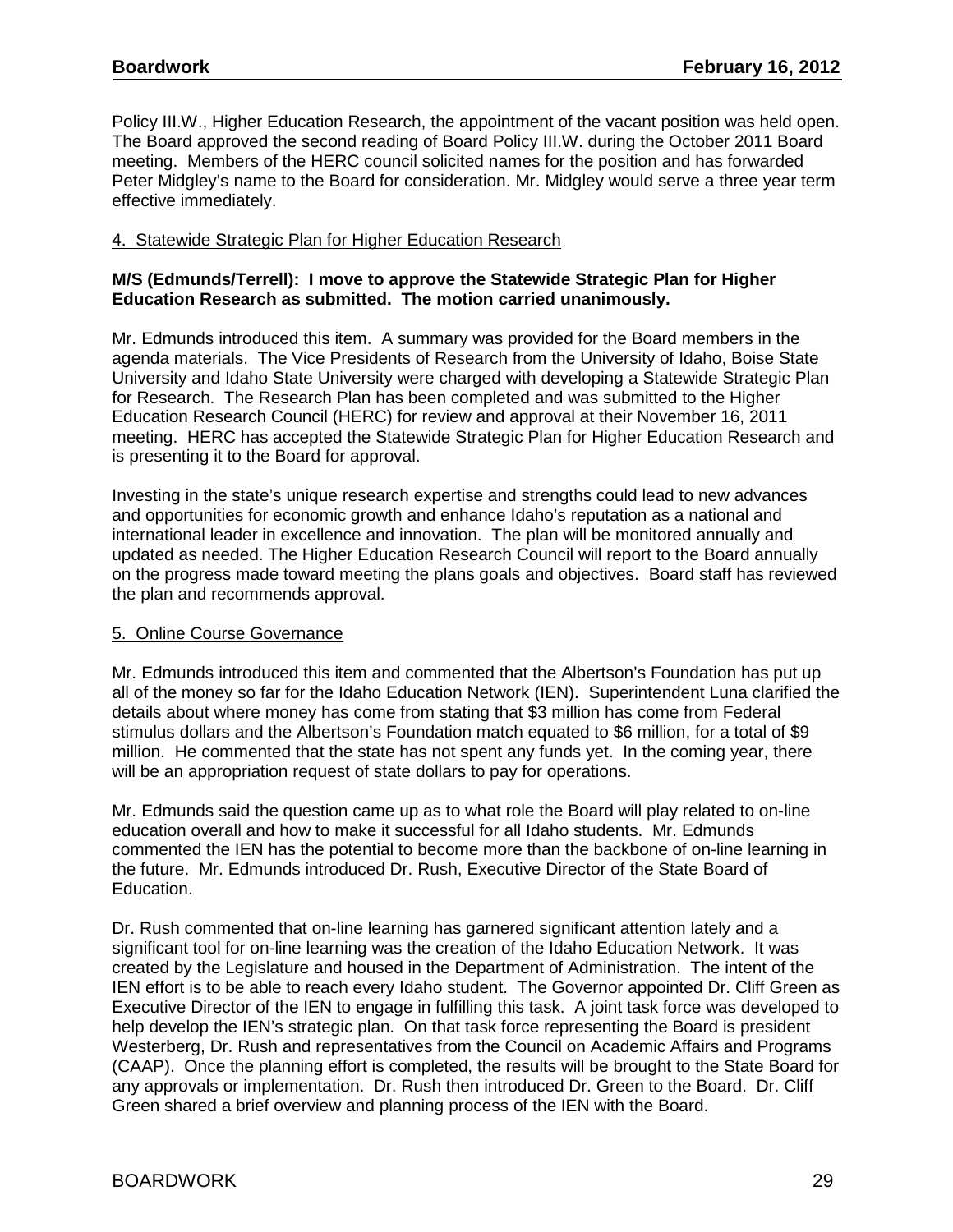Dr. Green commented the IEN operates under three important goals which are "connect, instruct and achieve". The analogy Dr. Green used was that of building a highway. The "connect" goal enables students in remote areas to have the same opportunities as students in populated areas*.* The "instruct" goal is where partnerships are developed between stakeholders. The "achieve" portion includes outcomes and having a positive statewide impact on student achievement and college readiness.

Dr. Green stated that the Department of Administration has just completed phase 1 of the project which is ahead of schedule and under budget. The project has come in at \$42 million, which was below the \$50 million projected cost. They used a combination of stimulus dollars, erate dollars and Albertson's Foundation grant dollars to fund this program. Dr. Green announced that as of December 15, 2011 all high schools in Idaho will be connected.

Moving forward in this project, Dr. Green commented that they will be relying heavily on their partners and stakeholders, and there will be a need for a coordinated effort through this process. Mr. Green commented that if IEN is used to its potential, it can help with college readiness. Dr. Green commented about the Step Ahead program and advance placement (AP) courses, stating that the IEN has helped students in the Step Ahead program learn how to prepare applications to go to college. IEN has been partnering with community colleges and school districts in providing AP classes. They types of classes that will be offered are AP, dual credit and PTE courses. Dr. Green strongly believes the IEN can help the Board with its strategic plan along with Idaho's 60% goal by working with Idaho schools and institutions in a coordinated effort.

Dr. Green commented about the IEN's timeline and stated they would like to begin working immediately to develop a strategic plan and have it before the Board by March  $1<sup>st</sup>$ . He added that they are using a facilitator to help create this plan who has worked with the Board before.

Mr. Edmunds commented that this is a great time for the Board to get involved with the IEN and asked the Board take leadership on this item.

Superintendent Luna encouraged Board members to sit in an IEN classroom to see firsthand how it works with instant classroom communication. This will help gain an understanding and appreciation of how important this is for Idaho.

# **OTHER BUSINESS**

There being no further business, a motion to adjourn was entertained.

# **M/S (Westerberg/Edmunds): To adjourn the meeting at 4:29 p.m. The motion carried unanimously.**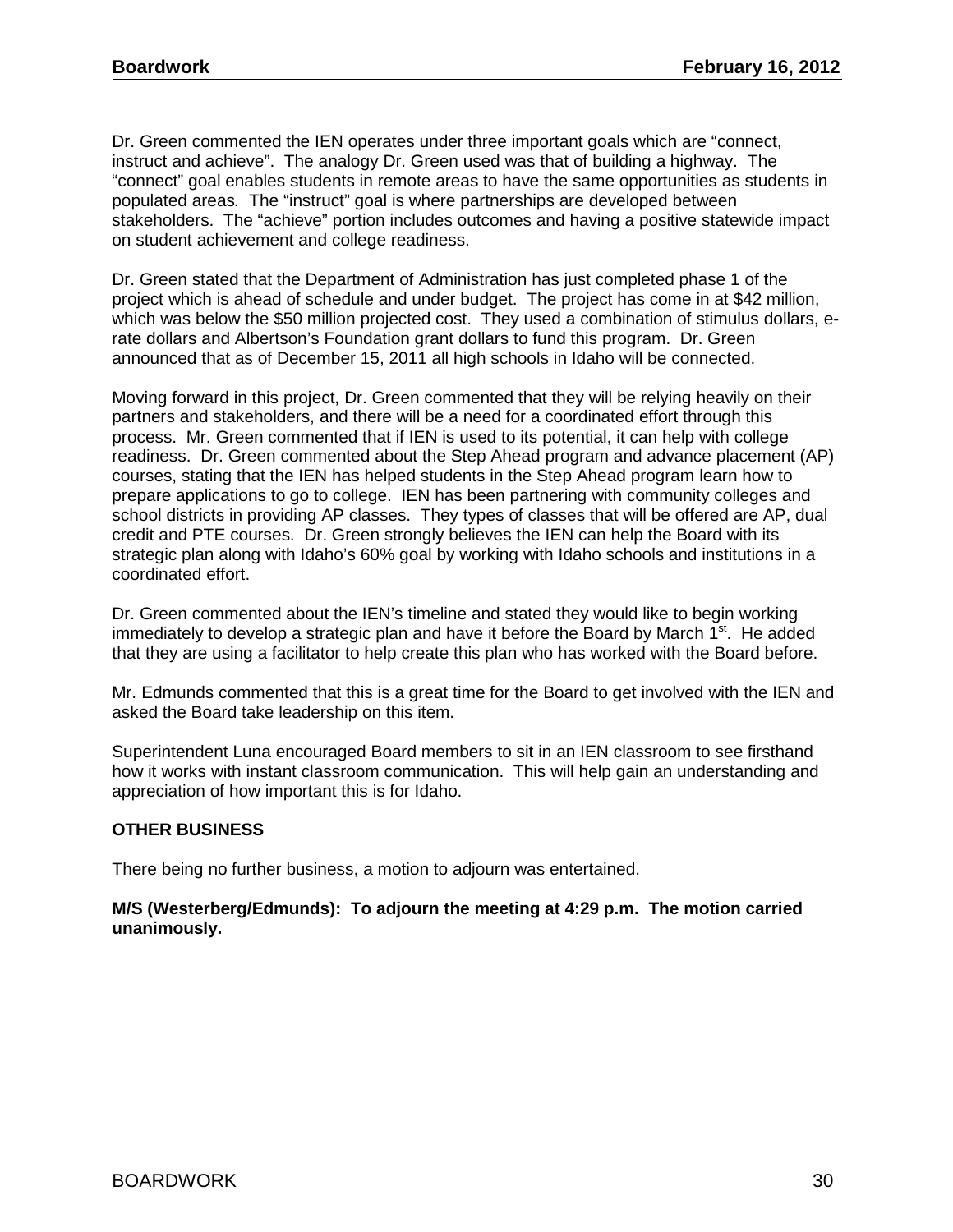

**STATE BOARD OF EDUCATION TRUSTEES OF BOISE STATE UNIVERSITY TRUSTEES OF IDAHO STATE UNIVERSITY TRUSTEES OF LEWIS-CLARK STATE COLLEGE BOARD OF REGENTS OF THE UNIVERSITY OF IDAHO STATE BOARD FOR PROFESSIONAL-TECHNICAL EDUCATION TRUSTEES FOR THE IDAHO SCHOOL FOR THE DEAF AND THE BLIND**

### **DRAFT MINUTES STATE BOARD OF EDUCATION December 30, 2011 Special Teleconference Meeting Preston, ID**

A special teleconference meeting of the State Board of Education was held December 30, 2011. It originated from Board President Westerberg's office in Preston, Idaho. President Richard Westerberg called the meeting to order at 9:00 a.m. A roll call of members was taken.

# **Present:**

Richard Westerberg, President Ken Edmunds, Vice President Don Soltman, Secretary Emma Atchley **Tom Luna** Bill Goesling

Mr. Lewis and Superintendent Luna joined the meeting at approximately 9:04 a.m.

The following individuals from Boise State University participated in the teleconference: Dr. Bob Kustra, President; Kevin Satterlee, Legal Counsel; and Kurt Apsey, Interim Athletic Director.

# **Absent:**

Milford Terrell

# **EXECUTIVE SESSION (Closed to the Public)**

# **1. Boise State University**

**M/S (Edmunds/Soltman): I move to hold an executive session pursuant to sections 67- 2345(1)(b) and (d), Idaho Code, to consider the evaluation of a public officer, employee, staff member or individual agent and to consider records that are exempt from disclosure as provided in Chapter 3, Title 9, Idaho Code. A roll call vote was taken; the motion carried unanimously.**

**M/S (Edmunds/Soltman): To go out of Executive Session and adjourn the meeting at 10:45 a.m. Motion carried unanimously.**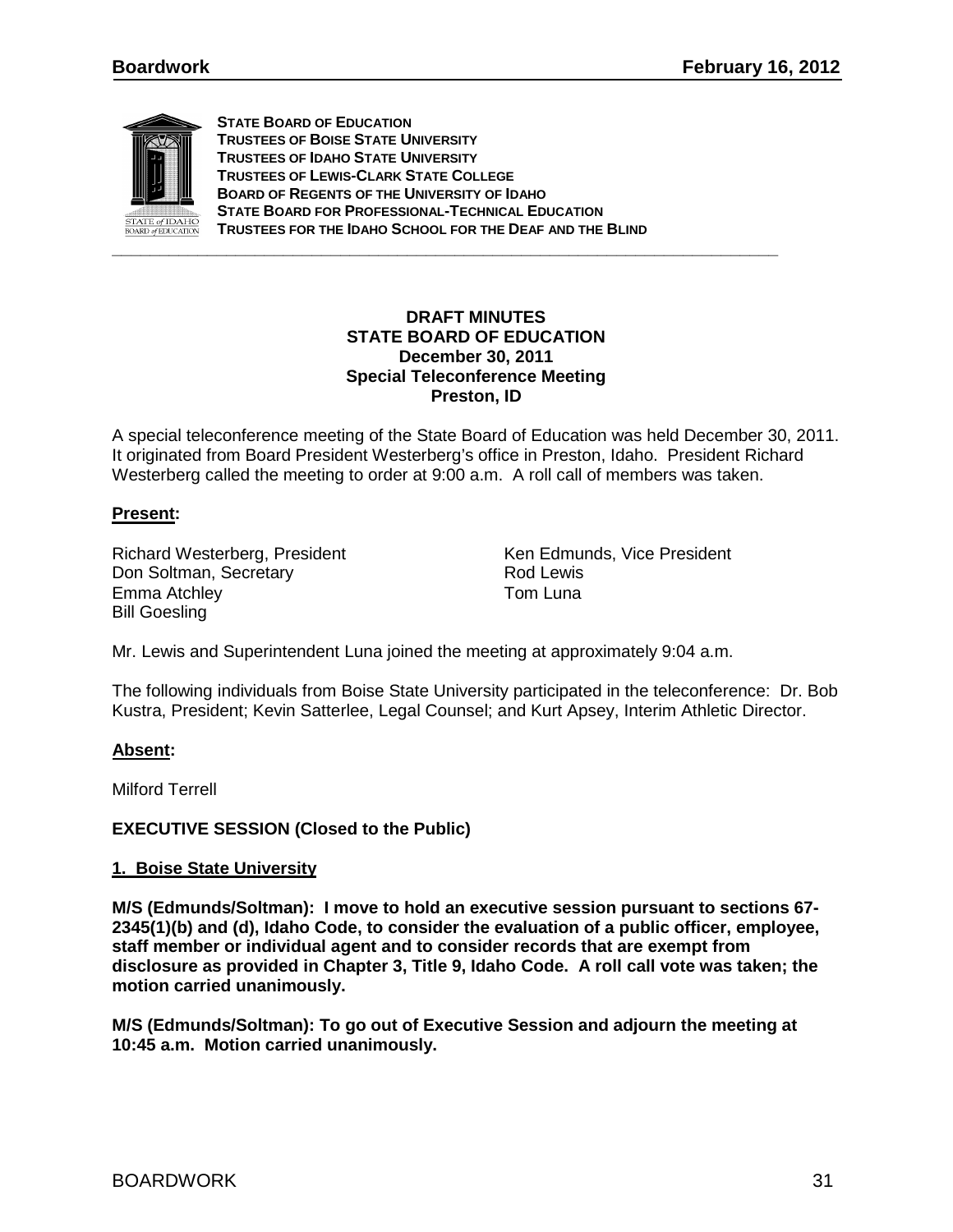

**STATE BOARD OF EDUCATION TRUSTEES OF BOISE STATE UNIVERSITY TRUSTEES OF IDAHO STATE UNIVERSITY TRUSTEES OF LEWIS-CLARK STATE COLLEGE BOARD OF REGENTS OF THE UNIVERSITY OF IDAHO STATE BOARD FOR PROFESSIONAL-TECHNICAL EDUCATION**

### **DRAFT MINUTES STATE BOARD OF EDUCATION January 4, 2012 Special Board Meeting Boise, ID**

A special meeting of the State Board of Education was held January 4, 2012. It originated at the Office of the State Board of Education, in the Len B. Jordan building, 650 W. State Street, 3<sup>rd</sup> Floor in Boise, Idaho. Board President Richard Westerberg presided and called the meeting to order at 2:30 p.m. A roll call of members was taken for the meeting.

# **Present:**

Richard Westerberg, President Emma Atchley Ken Edmunds, Vice President Bill Goesling Don Soltman, Secretary **Rod Lewis**<br>Milford Terrell **Rod Lewis** Milford Terrell Milford Terrell

# **BUSINESS AFFAIRS & HUMAN RESOURCES (BAHR)**

1. Boise State University – Head Football Coach Salary

Boise State University requests approval to increase the base compensation for its head football coach, Chris Petersen. The university currently has a five-year employment agreement with Mr. Petersen through January 2016. Following this last season, the University negotiated terms for a new five-year employment agreement with Mr. Petersen through January 2017 to include a base compensation package of \$2,000,000 in the first year. In February 2011, the Board approved a \$35,000 increase to Mr. Petersen's base salary, bringing it up to \$1,175,000. The University seeks approval for a \$375,000 increase in Mr. Petersen's base compensation.

# **BOARD ACTION**

**M/S (Terrell/Edmunds): I move to approve the request by Boise State University to increase the base compensation for Chris Petersen to \$2,000,000 for the 2012-2013 year, and to bring to the Board an amended employment contract for approval at the February 2012 Board meeting.** 

**Discussion:** Mr. Luna asked for clarification on the funding for Coach Petersen's contract. Mr. Terrell clarified that with all payments under this employment agreement, no state funds are used and the amounts are paid only from program revenues, media, public appearance fees,